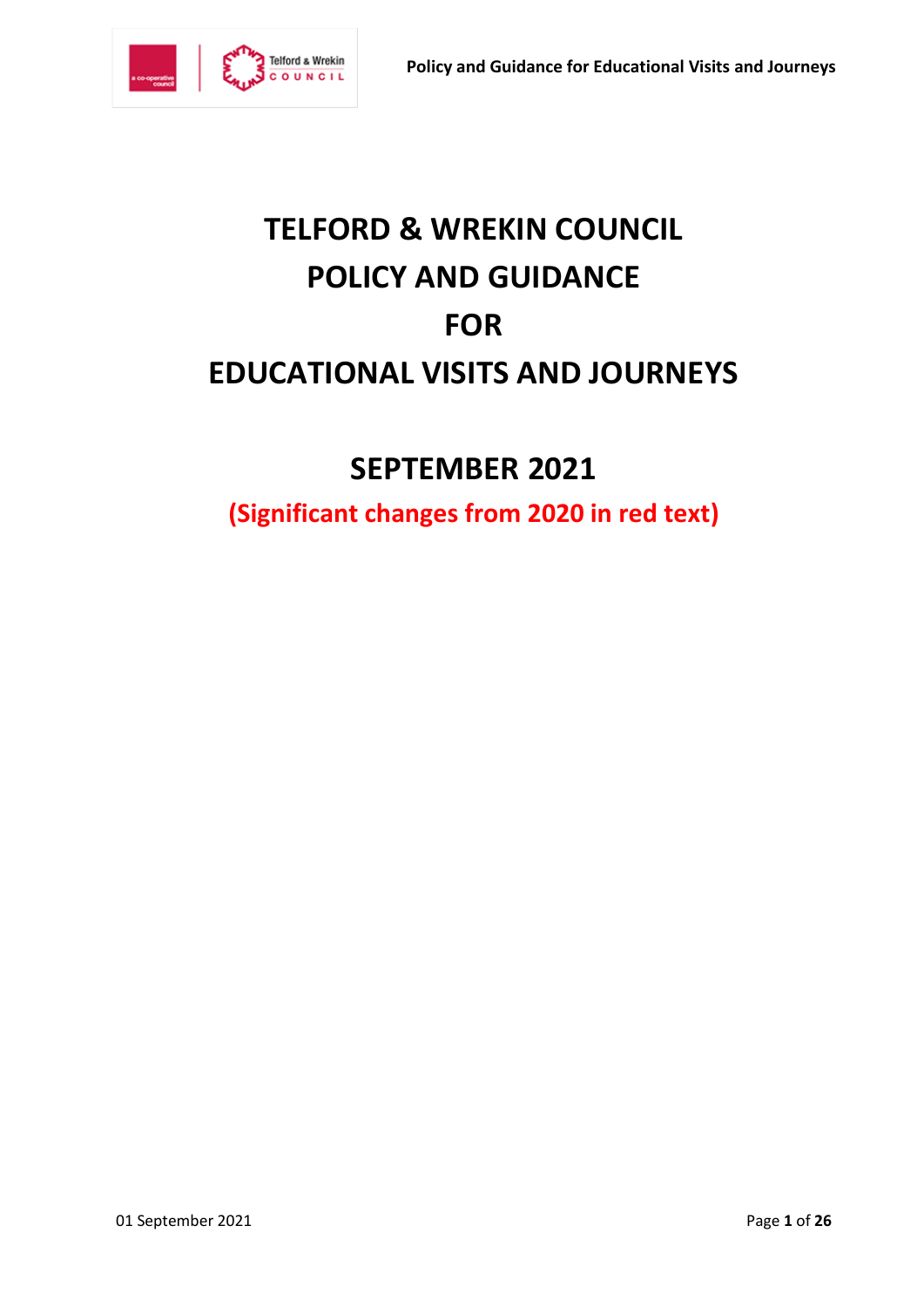

| <b>Contents</b>                                         |                                                                      |                |  |  |
|---------------------------------------------------------|----------------------------------------------------------------------|----------------|--|--|
| <b>Section</b>                                          |                                                                      |                |  |  |
| <b>Foreword: Simon Wellman</b>                          |                                                                      |                |  |  |
| Document Status. Relevant documents and audience        |                                                                      |                |  |  |
| <b>TWC Policy for Educational Visits and Journeys</b>   |                                                                      |                |  |  |
| <b>TWC Guidance for Educational Visits and Journeys</b> |                                                                      |                |  |  |
| $\mathbf{1}$                                            | <b>Introduction</b>                                                  | $\overline{7}$ |  |  |
| $\overline{2}$                                          | TWC adoption of Outdoor Education Advisors Panel National            | 7              |  |  |
|                                                         | <b>Guidance</b>                                                      |                |  |  |
| $\mathbf{3}$                                            | <b>Clarification of roles</b>                                        | 8              |  |  |
| 4                                                       | <b>Procedural requirements</b>                                       | 9              |  |  |
| 5                                                       | <b>Monitoring</b>                                                    | 13             |  |  |
| 6                                                       | Induction, training, apprenticeship and succession planning          | 13             |  |  |
| $\overline{\mathbf{z}}$                                 | Risk management and risk-benefit assessment                          | 15             |  |  |
| 8                                                       | <b>Assessing venues and provider</b>                                 | 16             |  |  |
| 9                                                       | <b>Volunteers</b>                                                    | 17             |  |  |
| 10                                                      | <b>Emergency procedures and incident reporting</b>                   | 18             |  |  |
| 11                                                      | <b>Behaviour</b>                                                     | 19             |  |  |
| 12                                                      | <b>Inclusion</b>                                                     | 20             |  |  |
| 13                                                      | <b>Insurance</b>                                                     | 20             |  |  |
| 14                                                      | <b>Finance</b>                                                       | 23             |  |  |
| 15                                                      | Key staff contact details                                            | 24             |  |  |
| 16                                                      | <b>Forms</b>                                                         | 26             |  |  |
|                                                         | A: Application for approval and notification of an Educational Visit |                |  |  |
|                                                         | <b>B: Visit Leader Planning checklist</b>                            |                |  |  |
|                                                         | C: Risk-Benefit Assessment                                           |                |  |  |
|                                                         | <b>D: External Provider Declaration</b>                              |                |  |  |
|                                                         | <b>E: Parental Consent</b>                                           |                |  |  |
|                                                         | <b>F: Emergency Contact Information</b>                              |                |  |  |
|                                                         | <b>G: Pastoral Support Agreement</b>                                 |                |  |  |
|                                                         | H: Evaluation of Visit                                               |                |  |  |
|                                                         | <b>E</b> Visits                                                      |                |  |  |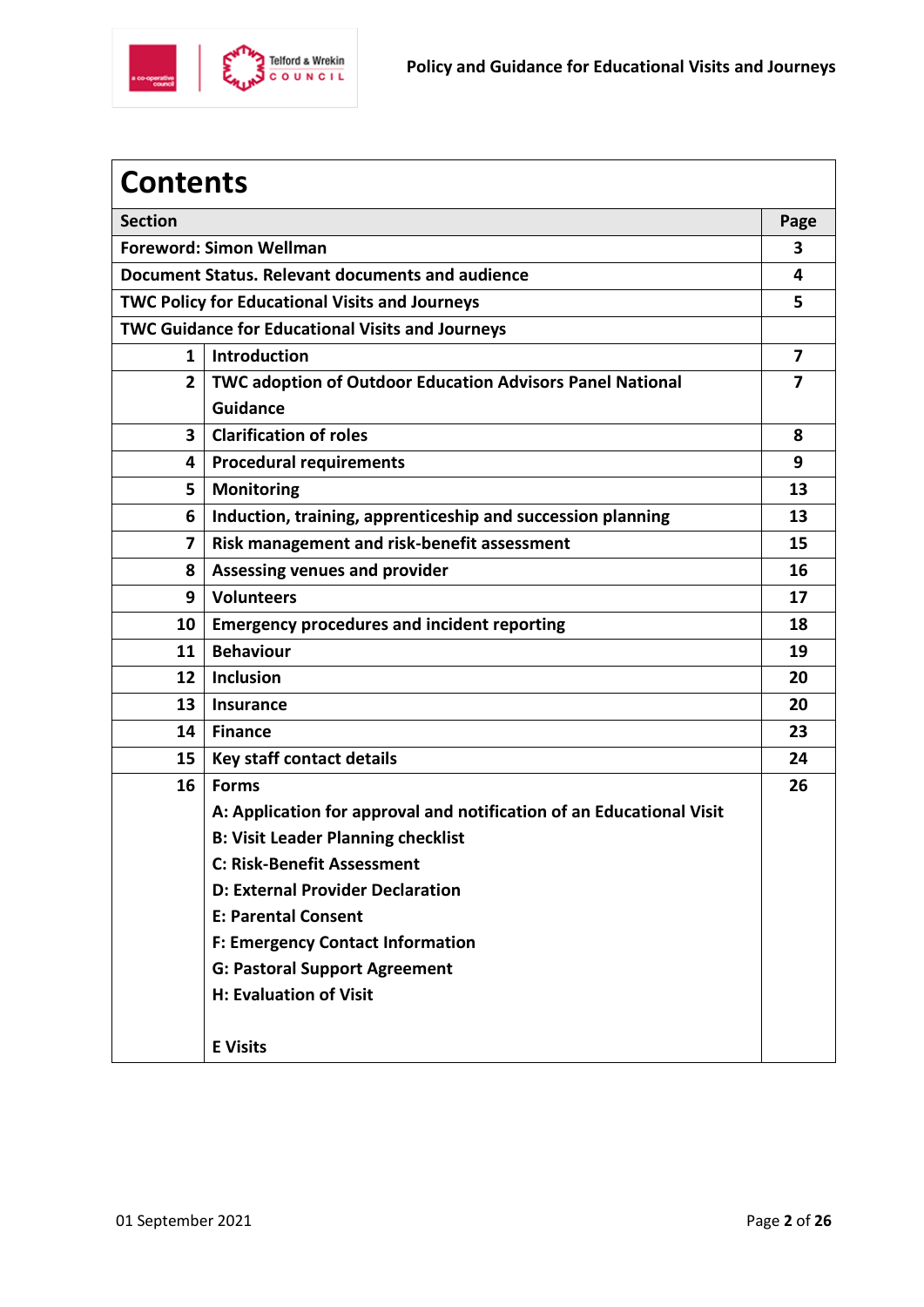

# **Foreword**

The learning experience for young people in schools and settings should be so much more than simply lessons in classrooms. We aim to support all of the children in Telford and Wrekin to develop into adults who are not only vital members of their community but also appreciate a wider understanding of the society and environment they live in.

Learning outside of the classroom offers unique opportunities to enrich learning, enhance personal and social development, gain greater awareness of different environments and adopt healthy lifestyles.

Learning outside of the classroom can contribute not only to the development of the young people, but also to the expectations of the school from Ofsted. The Ofsted Education Inspection framework (May 2019) describes, in the Quality of Education judgement for Curriculum Intent that inspectors will evaluate the extent to which:

 *leaders take on or construct a curriculum that is ambitious and designed to give all learners, particularly the most disadvantaged and those with special educational needs and/or disabilities (SEND) or high needs, the knowledge and cultural capital they need to succeed in life* 

Also for Personal Development. Inspectors will evaluate the extent to which:

- *the curriculum extends beyond the academic, technical or vocational. It provides for learners' broader development, enabling them to develop and discover their interests and talents*
- *the curriculum and the provider's wider work support learners to develop their character – including their resilience, confidence and independence – and help them know how to keep physically and mentally healthy*

I therefore welcome this policy and guidance which should support staff to organise valuable learning experiences beyond school whilst at the same time ensuring that the young people, and those caring for them, are safe and that their wellbeing is protected.

Simon Wellman Interim Director of Education and Skills Telford and Wrekin Council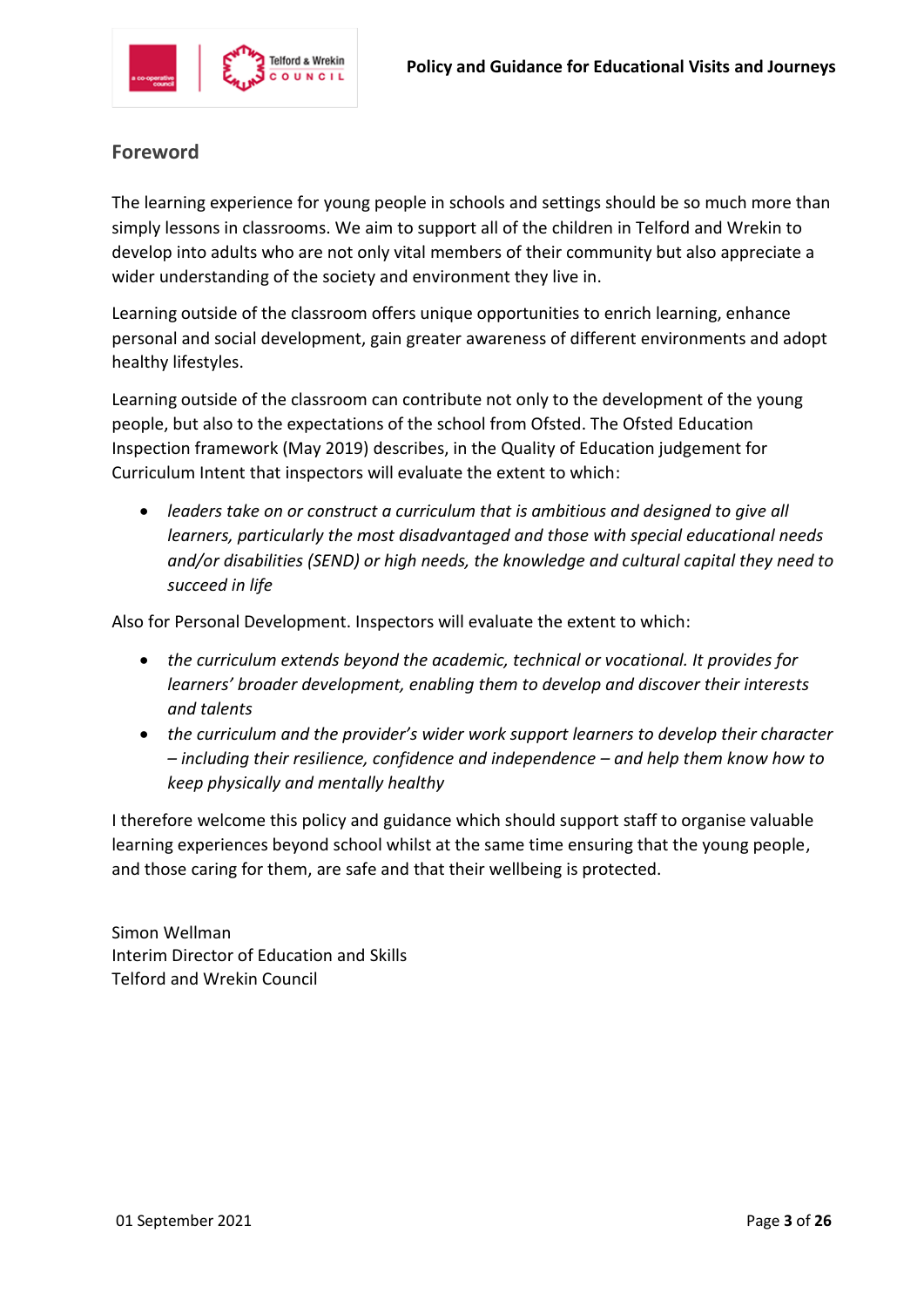

| <b>DOCUMENT STATUS:</b> | Telford and Wrekin Council Policy.<br><b>Telford and Wrekin Council Guidance</b>                          |  |  |
|-------------------------|-----------------------------------------------------------------------------------------------------------|--|--|
| <b>EFFECTIVE FROM:</b>  | First published September 2019 - updated September 2021                                                   |  |  |
| <b>NEXT REVIEW:</b>     | August 2022                                                                                               |  |  |
|                         | The Department for Education (DfE) Guidance Health & Safety on<br><b>Educational Visits November 2018</b> |  |  |
|                         | https://www.gov.uk/government/publications/health-and-safety-                                             |  |  |
|                         | on-educational-visits/health-and-safety-on-educational-visits                                             |  |  |
| <b>RELATED</b>          | Outdoor Education Advisers Panel - National Guidance for the                                              |  |  |
| <b>DOCUMENTS:</b>       | Management of Outdoor Learning, Off-site Visits and Learning                                              |  |  |
|                         | Outside the Classroom (Reviewed and updated on regular basis)                                             |  |  |
|                         | https://oeapng.info/                                                                                      |  |  |
|                         | TWC Guidance - School Emergency Plan                                                                      |  |  |
|                         | DfE Guidance 1998 - Health and Safety of Pupils on Educational                                            |  |  |
| <b>SUPERSEDED</b>       | Visits (HASPEV) and Part 1, 2, & 3 supplements                                                            |  |  |
| <b>DOCUMENTS:</b>       | DfE Guidance 2001 - Health and Safety: Responsibility and Powers                                          |  |  |
|                         | TWC Employers Guidance for Educational Visits and School                                                  |  |  |
|                         | Journeys - September 2016                                                                                 |  |  |
|                         | Head Teachers, Principals and Managers of Schools; all other                                              |  |  |
|                         | educational settings; other private, voluntary or independent                                             |  |  |
|                         | establishments and those that are commissioned by TWC                                                     |  |  |
|                         | Educational Visit Co-ordinators (EVCs)                                                                    |  |  |
|                         | Visit Leaders / Assistant Leaders                                                                         |  |  |
| <b>AUDIENCE:</b>        | Governing bodies                                                                                          |  |  |
|                         | Local Authority Officers - Telford and Wrekin Council:                                                    |  |  |
|                         | Directorate for Education and Skills                                                                      |  |  |
|                         | TWC Internal Health and Safety service                                                                    |  |  |
|                         | Legal and Insurance Services                                                                              |  |  |
|                         | <b>Public Health and Civil Resilience Services</b>                                                        |  |  |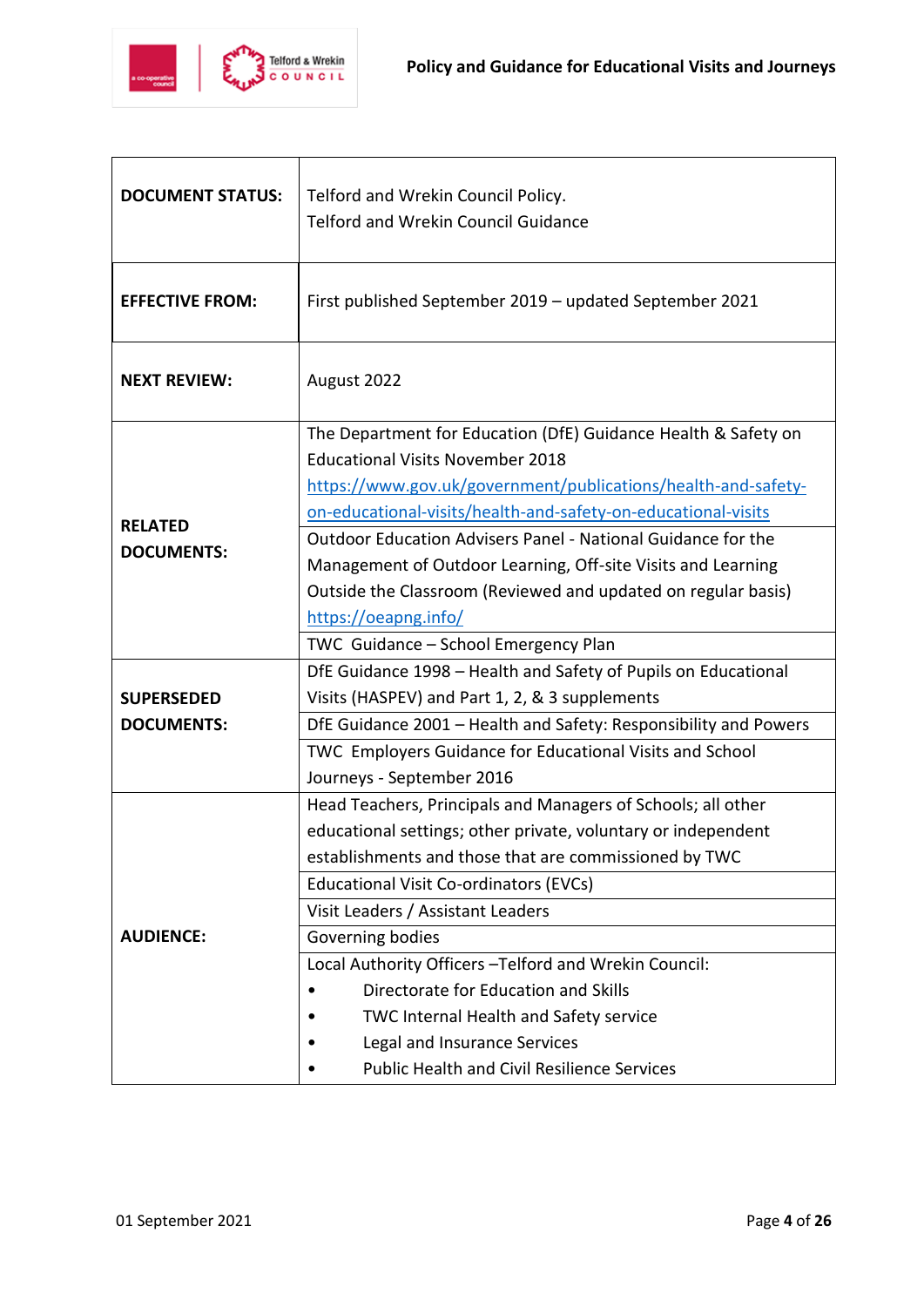

# **TWC Policy for Educational Visits and Journeys**

This policy is essential for all those who have responsibility for the approval, planning and/or execution of any educational visit or Outdoor Learning including on site adventurous activities.

All visits must be planned and organised in accordance with this document. The status of this document is mandatory for all Telford & Wrekin maintained schools and for establishments working under the TWC Educational Visits Service Level Agreement. Schools / Establishments, school staff and course providers have a duty of care to their children and young people, any accompanying adults, each other and themselves to ensure that they are kept safe and well and, that, in the event of any incident, they are able to respond appropriately in order to minimise the risk of harm.

Any Telford and Wrekin foundation or voluntary aided schools choosing not to follow the Telford & Wrekin Policy and Guidance must (as employers) have other guidelines in place for educational visits and journeys, which the Local Authority (LA) will expect to be at least as comprehensive as its own guidelines.

#### **Telford and Wrekin Council is responsible for:**

- 1. An Outdoor Education Adviser accredited by the Outdoor Education Advisers' Panel
- 2. Telford and Wrekin Local Authority Policy and Guidance for Educational Visits and Journeys which is compliant with Department of Education's guidance 'Health and Safety on Educational Visits' (November 2018) and adopts the Outdoor Education Advisor Panel's National Guidance.
- 3. Forms 16A to 16H and the E-Visits software system with associated training and support.
- 4. Initial and revalidation training for Educational Visits Coordinators (compulsory role for all schools)
- 5. Termly network meetings for Educational Visits Coordinators (Minimum attendance of 1 meeting per school year will count as revalidation instead of repeating the EVC training if preferred).
- 6. Email and telephone support with response time within 5 working days.
- 7. Monitoring of visits.
- 8. Approval of more complex Category 2b Educational Visits; outdoor adventurous activities both on/off site, residential visits, visits overseas and their associated journeys.
- 9. Webpage for guidance, events and resource: <http://www.telfordeducationservices.co.uk/educational-visits-and-journeys>
- 10. Outdoor Learning and Leadership and Professional Development programme (fees will vary).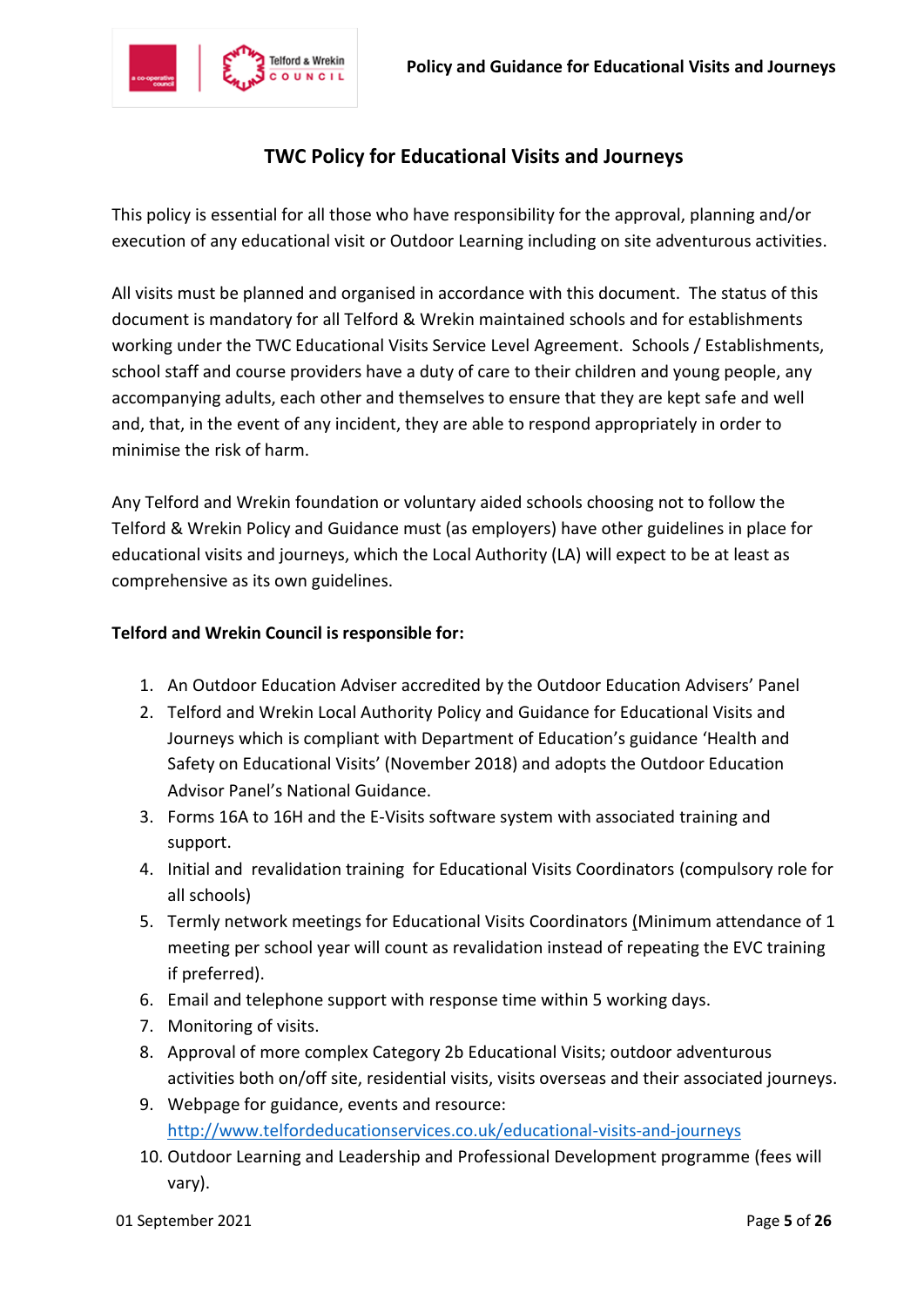

#### **Schools/ Establishments are responsible for following this policy and guidance and:**

- 1. Ensuring the School holds a current Educational Visits and Journeys SLA.
- 2. Appointing an Educational Visits Coordinator (EVC) and makes sure they have the training they need. The Head Teacher has this duty if there is no coordinator. The EVC works with the TWC Outdoor Education Adviser to help their colleagues in schools to assess and manage risks.
- 3. The EVC should:
	- $\circ$  be an experienced visits leader (or alternative and relevant experience)
	- $\circ$  have the status to be able to guide the working practices of other staff
	- $\circ$  be confident in assessing the ability of other staff to lead visits
	- $\circ$  be confident in assessing outside activity providers
	- $\circ$  be able to advise Head Teachers/Governors when they are approving visits
	- o have access to training, advice and guidance.
- 4. Schools/establishments must have an emergency response plan that covers what to do if there is an incident during an Educational Visit or outdoor learning including on site or adventurous activities. This must be part of the School/Establishment Emergency Plan. This plan must include communications plan that covers how routine communications should be handled, including regular check-ins and calls to reassure people. Visit Leaders must be familiar and confident with these plans.
- 5. Schools/establishments using an external organisation or provider are responsible for checking they have the appropriate safety standards and liability insurance. There should be an agreement that makes it clear what everyone is responsible for, which is especially important if the organisation or provider is taking over supervision of the young people. The school/establishment is responsible for making sure required dietary, allergen, medical and behavioural information for both staff and young people are communicated as appropriate.
- 6. School/establishments are responsible for evaluating all visits once they have concluded from the planning through to the visit itself. Schools/establishments are required to keep a record of any incidents, accidents and near misses. This will help with evaluation of the value of the visit and to learn from any incidents which took place and inform the management of future visits.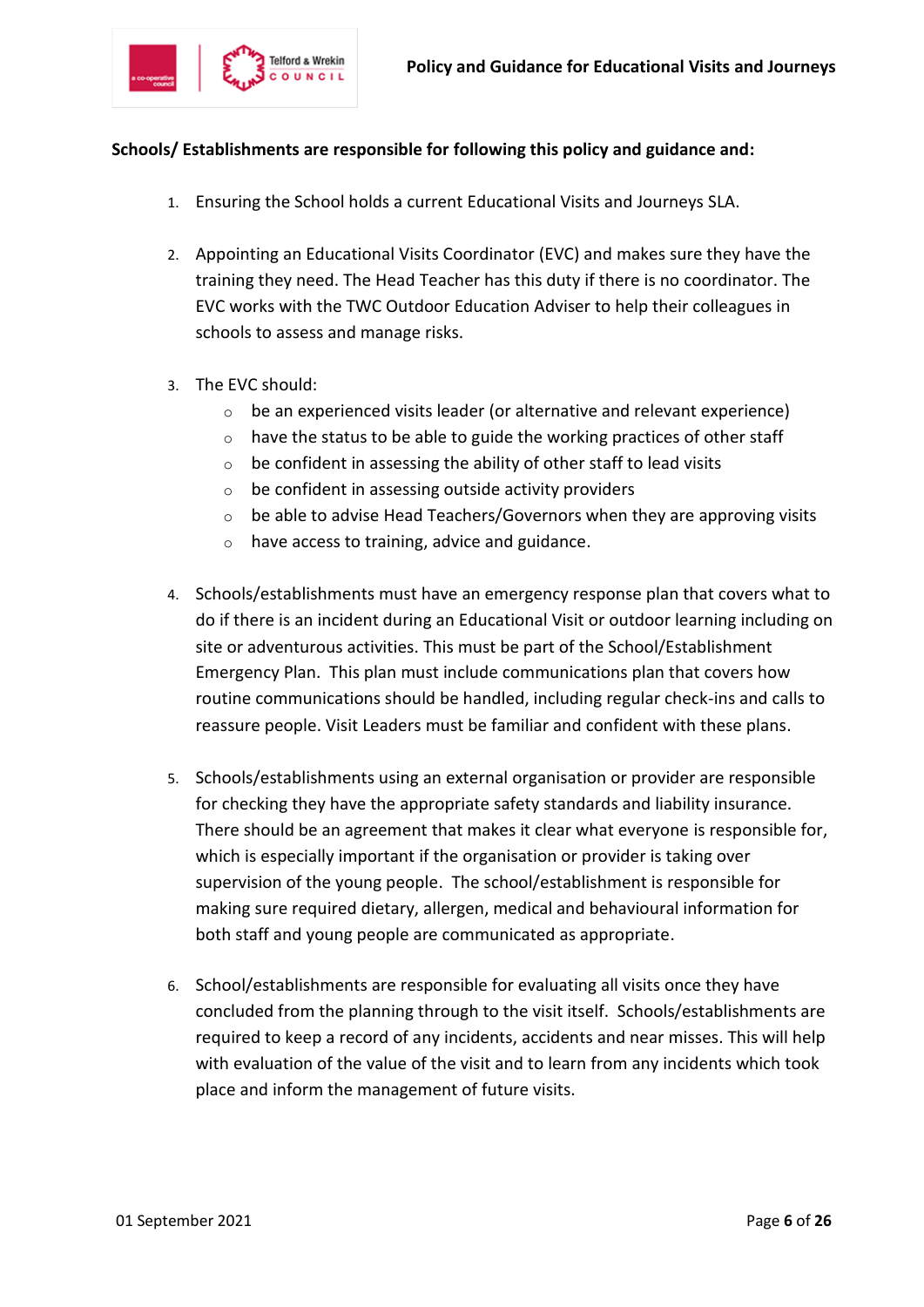

# **TWC Guidance for Educational Visits and Journeys**

#### 1. **Introduction**

1.1 This guidance is essential for all those who have responsibility for the approval, planning and/or execution of any educational visit or Outdoor Learning including adventurous activities on site. All visits and Outdoor learning must be planned and organised in accordance with this document. The status of this document is mandatory for all Telford & Wrekin maintained schools. Any foundation or voluntary aided schools choosing not to follow the Telford & Wrekin Guidance must (as employers) have other guidelines in place for educational visits and journeys, which the LA will expect to be at least as comprehensive as its own guidelines.

1.2 Schools/establishments, school staff and course providers have a duty of care to their children and young people, any accompanying adults, each other and themselves to ensure that they are kept safe and well and, that, in the event of any incident, they are able to respond appropriately in order to minimise the risk of harm.

1.3 This guidance sets out Telford and Wrekin Council's (TWC) expectations of how Educational Visits, Outdoor Learning (including on site adventurous activities) and any associated journeys will be managed by its Employees and those that have adopted this Employer Guidance. T&WC has adopted the Outdoor Education Adviser's Panel (OEAP) National Guidance to make sure Educational Visits and Outdoor Learning are properly planned, managed and run by competent staff and to maximise their many benefits.

#### **2 TWC adoption of Outdoor Education Advisors Panel National Guidance**



2.1 Telford and Wrekin Council has adopted the OEAP National Guidance. This will ensure that this Guidance for Educational Visits and Journeys reflects nationally recognised standards. To ensure that the most up to date National Guidance is accessed, please go to the OEAP website: <http://oeapng.info/>

2.2 This Policy/Guidance document can be accessed through the Telford and Wrekin Council Educational Visits Service Level Agreement which can be accessed by emailing: [EdVisits@telford.gov.uk](mailto:EdVisits@telford.gov.uk) All associated guidance, training information, events and resources are found on the webpage: [http://www.telfordeducationservices.co.uk/educational-visits-and](http://www.telfordeducationservices.co.uk/educational-visits-and-journeys)[journeys](http://www.telfordeducationservices.co.uk/educational-visits-and-journeys) and also within the documents section of your establishment's EVisits site.

2.3 OEAP National Guidance is written and kept up to date by leading and informed professionals and replaces the previous TWC / Shropshire Guidelines. This TWC Guidance contains specific additional detail and clarification that has developed through input from the TWC Health and Safety Team, Head Teachers, Educational Visit Coordinators (EVCs) and the Outdoor Education Service.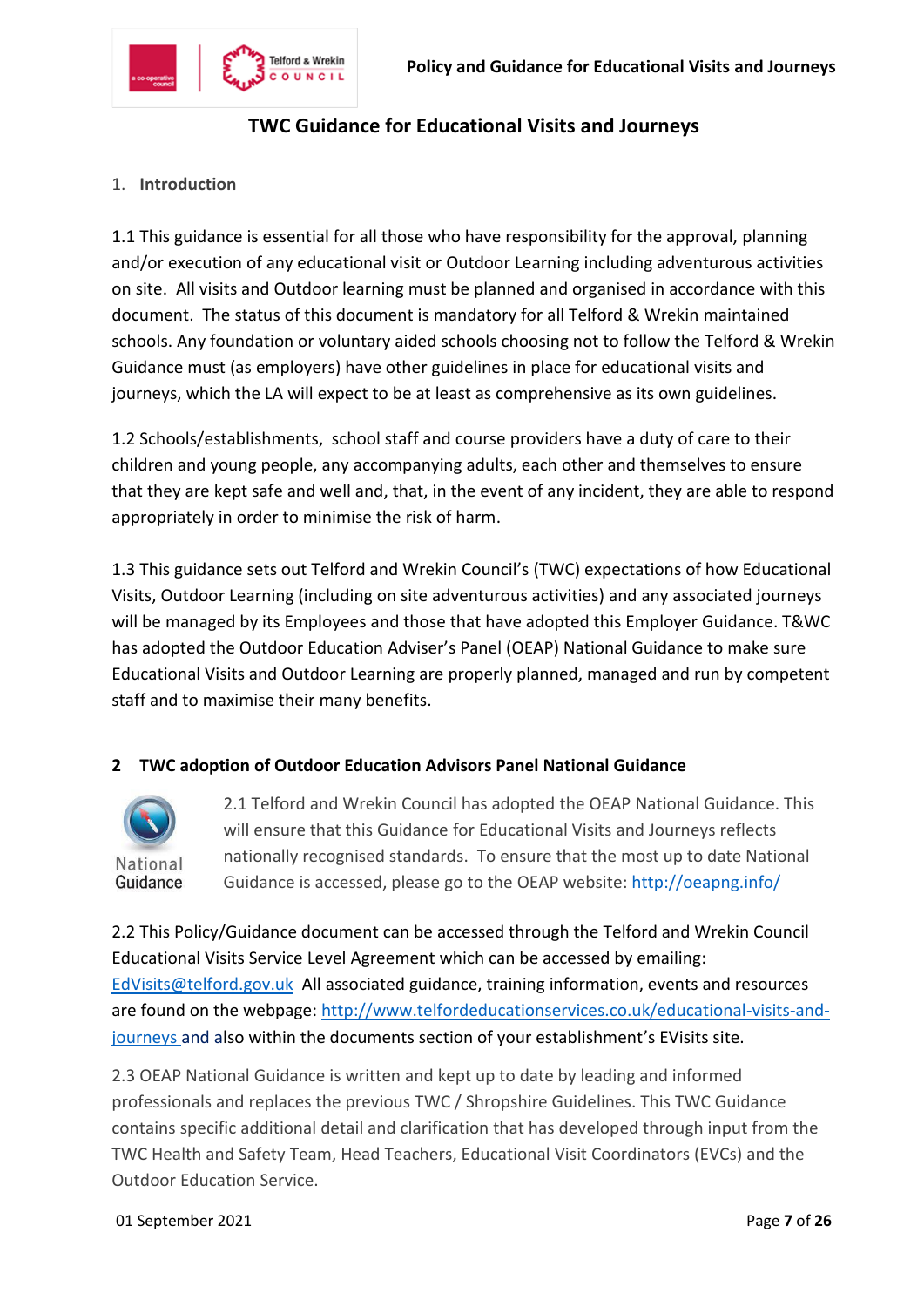

2.4 In the event of any apparent conflict between TWC Guidance, your school/establishment's policy or National Guidance, then TWC Guidance must be followed and clarification sought from the Educational Visits Co-ordinator, Outdoor Education Adviser or line manager.

2.5 Throughout this document, reference is made to individual OEAP guidance documents; these are the key documents but further information may exist. TWC recommend the use the OEAP website and its search function, and that the most current version of a document is always used.

# **3. Clarification of Roles**

3.1 All Educational Visits and Outdoor Learning activities will follow the hierarchy below and this is used in both the paper based and E Visits systems:

- **Visit Leader (VL)** Initiates, plans and runs the visit and/or Outdoor Learning activity and on return completes an evaluation.
- **Educational Visits Co-ordinator (EVC)** checks the plans and associated documents, gives outline approval, monitors progress, assesses the success (or otherwise) and provides feedback to improve future visits or Outdoor Learning activities. Under T&W Employer Guidance every school/organisation **must** have an EVC and they **must** be registered with the Outdoor Education Advisor and be current.
- **Outdoor Education Adviser** For the higher risk/more complex visits the Outdoor Education Adviser checks the plans and associated documents, gives LA approval (or otherwise) and provides training, advice and guidance to improve future visits or Outdoor Learning activities.
- **Head Teacher/ Senior Manager** checks that essential elements for the visit or outdoor Learning activities are in place and **must** give their approval by signing the Form A (or equivalent)
- **Governors / Management Board** will determine which Educational Visits and Outdoor Learning they would like to be notified of in advance to give their prior approval. It is their responsibility to ensure an Establishments Visits Policy is in place for their school/establishment as part of their health and safety statutory requirements. This Establishment Educational Visits Policy should clarify any establishment-specific requirements of these and other roles within their school/organisation. Any delegation of key areas of responsibility, such as assessment of competence or approval must be clear. The policy should also set out the criteria for selecting the EVC, if these are different from those recommended in National Guidance.

Refer to OEAP National Guidance 3.1b **Establishment roles and their inter-dependence** for further details.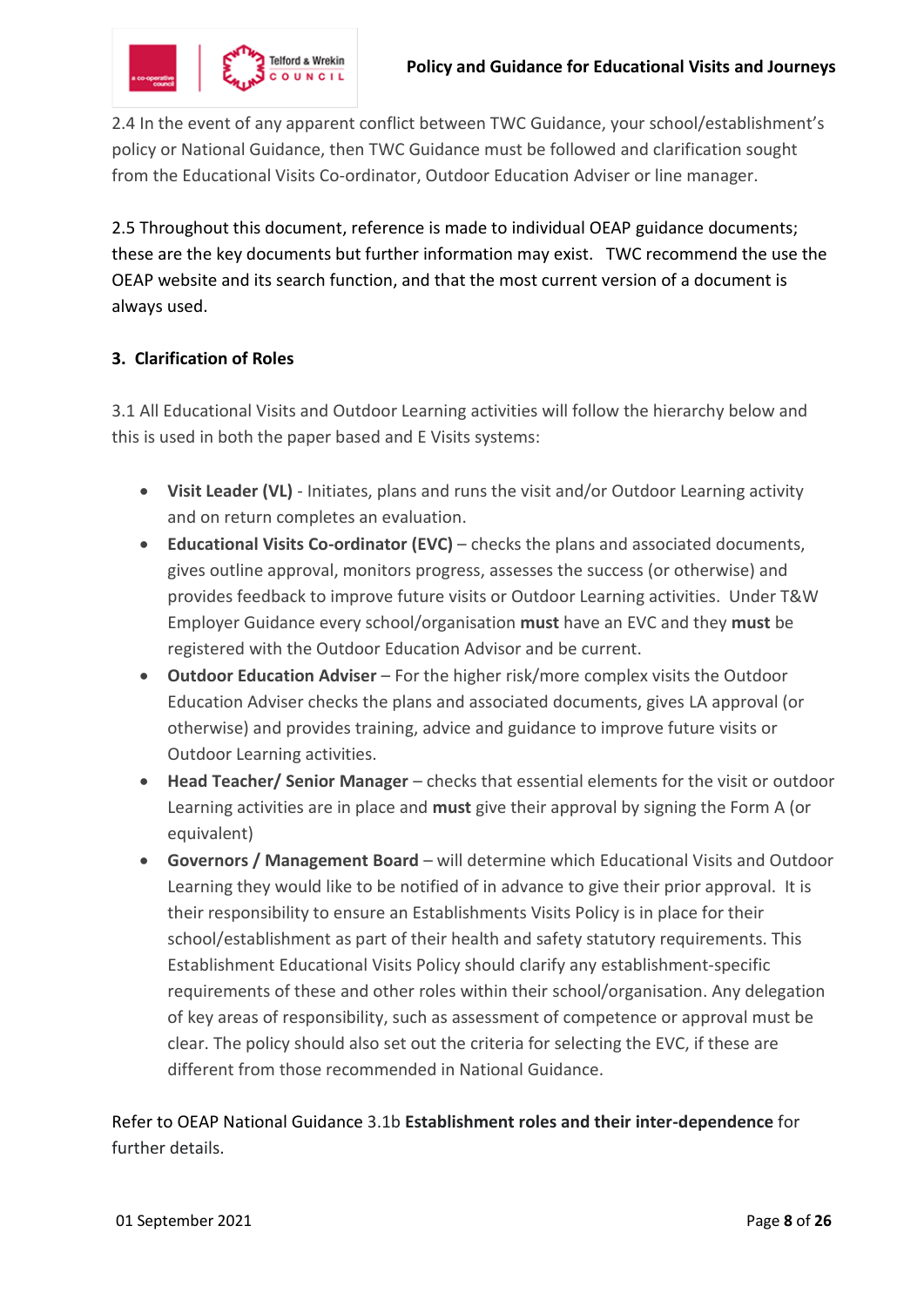

#### **4. Procedural Requirements**

4.1 This guidance applies to all situations where adults acting in the course of their employment have responsibility for children and young people taking part in Educational Visits or Outdoor Learning including on site adventurous activities.

4.2 All schools/establishments following TWC Educational Visits and Journeys Guidance **must** have a trained EVC who has either been trained by TWC or has, within 3 years, revalidated their training with an accredited OEAP Provider. Every EVC **must** attend at least one TWC EVC training course and then may maintain subsequent revalidation by attending at least 1 out of 3 Network Meetings each year. Attendance at Network Meetings is recorded and used for revalidation of the EVC role every 3 years. EVCs are also welcome to attend repeat EVC training if this is deemed appropriate. The numbers of EVCs required by the school / establishment is a decision for the Head Teacher / Senior Manager.

4.3 Educational Visits and journeys are placed in 3 categories:-

- **Category 1. Routine activities covered by generic risk management.** These are off-site activities and outdoor learning on-site activities that take place during school hours and which are a normal part of a child's education. These involve no more than an everyday level of risk, such as slips and trips, and are covered by a school's current policies and procedures. They only need a little extra planning beyond the educational aspect of the trip. They can be considered as lessons in a different classroom. These would include the use of the school grounds for enhancing the delivery of the curriculum including data collection and local studies. Also included typically would be regular visits to a library or place of worship. Routine PE fixtures although not covered by Educational Visits and Journeys Guidance would be another example.
- **Category 2a. Visits and/or journeys that require enhanced planning and event/journey specific risk management but are NOT residential, overseas or adventurous.** These visits require one-off consent, parents **must** be given specific information about the visit and their child's proposed participation, and **must** also be given the opportunity to withdraw their consent should they not wish them to participate. Examples will include visits that extend beyond the school day (out-ofhours), longer journeys that involve breaks e.g. for toilets and food stops, and larger public venues such as national museums and regional cultural events.
- **Category 2b. Visits that are residential, or require travel overseas, or are adventurous in nature.** These require detailed planning to reflect the challenging environments, distant locations, and higher risk activities. The activities in this category require enhanced Leader competence. These visits are those that are any of the following:
	- o Residential visits
	- o Visits that involve travelling outside England, Scotland and Wales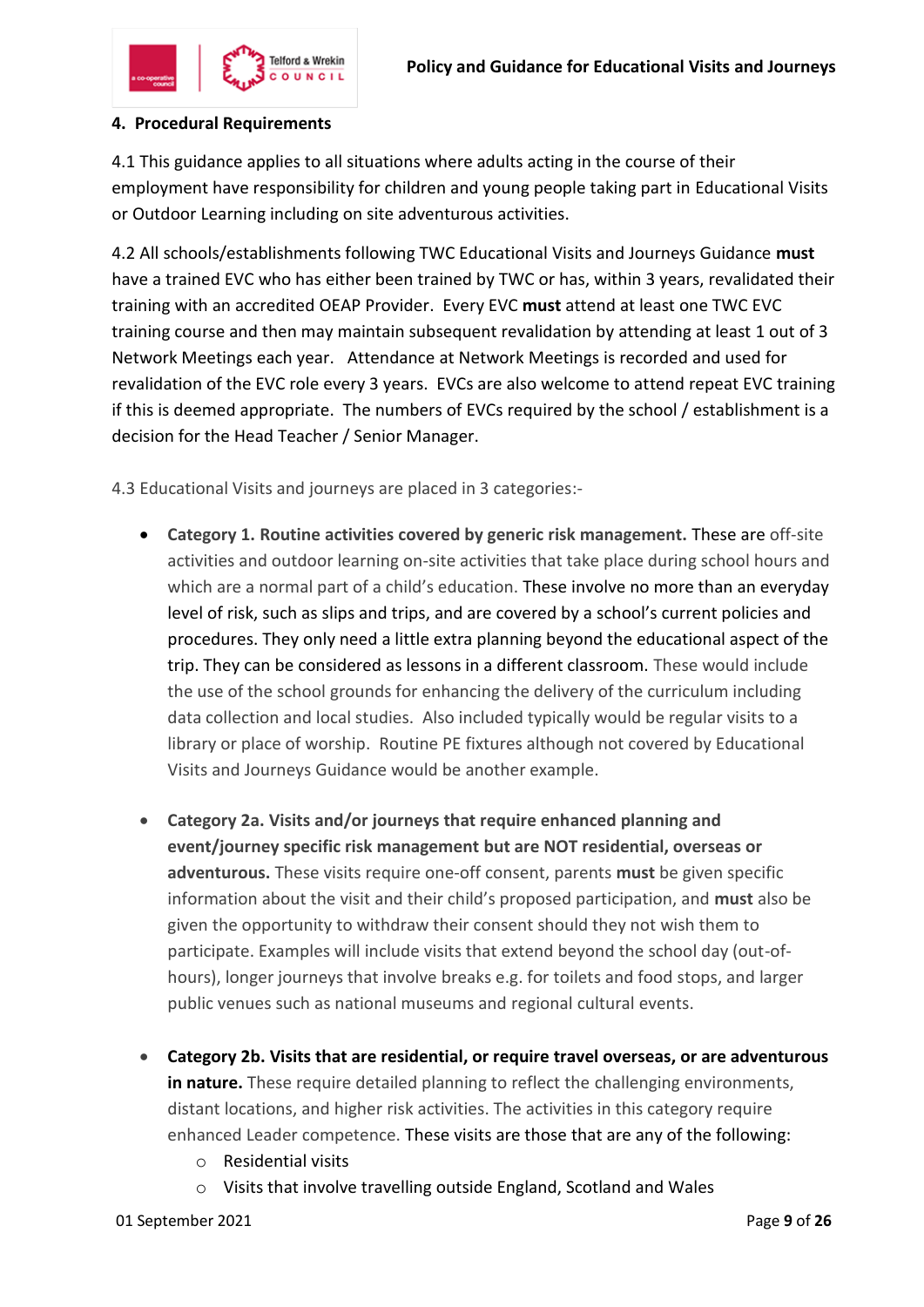

- o On-site adventurous activities
- o Off-site adventurous activities
- o The associated journey and travel arrangements

| 4.4 Adventurous activities both day/residential and both on/off site include: |  |
|-------------------------------------------------------------------------------|--|
|-------------------------------------------------------------------------------|--|

| Multi activities (from list) | Abseiling                    | Airborne: all types        |
|------------------------------|------------------------------|----------------------------|
| Archery                      | Assault course               | <b>Bell boating</b>        |
| <b>Bushcraft</b>             | Camping in wild country      | Camping on campsites       |
| Caving                       | Clay pigeon shooting         | Climbing: indoor & outdoor |
| Coasteering                  | Cycling on tracks & roads    | Dog sledging               |
| Dragon boating               | Field studies: natural envt. | <b>Forest School</b>       |
| Free running                 | Go karting                   | Gorge walking              |
| Ghyll scrambling             | Hang gliding                 | Horse/pony riding          |
| Hovercraft                   | Improvised rafting           | Jet skiing                 |
| Kayaking                     | Kite surfing                 | Mine exploration           |
| Motorised sports (all)       | Mountain biking              | Mountain boarding          |
| Open canoeing                | Orienteering                 | Paintballing               |
| Pot-holing                   | Powered boats inc. safety    | <b>Ropes Courses</b>       |
| Rowing                       | Sailing                      | Scuba diving: indoor pools |
| Scuba diving: lake & sea     | Segway                       | Shooting                   |
| Skateboarding                | Skiing & snowboarding        | Snorkelling                |
| Surfing/body boarding        | Swimming: not lifeguarded    | Trampolining out of PE     |
| Walking: Hill & Moorland     | Walking: Lowland             | <b>Walking: Mountain</b>   |
| Water skiing                 | White-water rafting          | Wind surfing/sailboarding  |

4.5 EVC's will audit Category 1 and 2a Visits and/or journeys themselves, and refer Category 2b visits to the Outdoor Education Adviser. All visits are given final approval by the Head Teacher or their equivalent in other establishments. Where this responsibility is delegated, this must be clearly stated in the school/establishment policy.

4.6 This process is supported by a software system called 'E Visits' which has replaced the Form 16A. EVisits is provided as part of the SLA and accessed on request through: [EdVisits@telford.gov.uk](mailto:EdVisits@telford.gov.uk) EVisits is now the required system as it includes Visit Leader profiles, secures data and has clear reporting lines. The Form 16A is accepted if Evisits is not available in the short term.

Notification and approval of visits and/or journeys

 **Category 1 visits and/or journeys.** These will be organised through general school planning. Generic risk assessments must be in place and available for the EVC for process checking. Submitted to the Head/Manager for approval as part of annual curriculum for approval. EVisits can be used if desired and this will add any visits to the school/establishment calendar.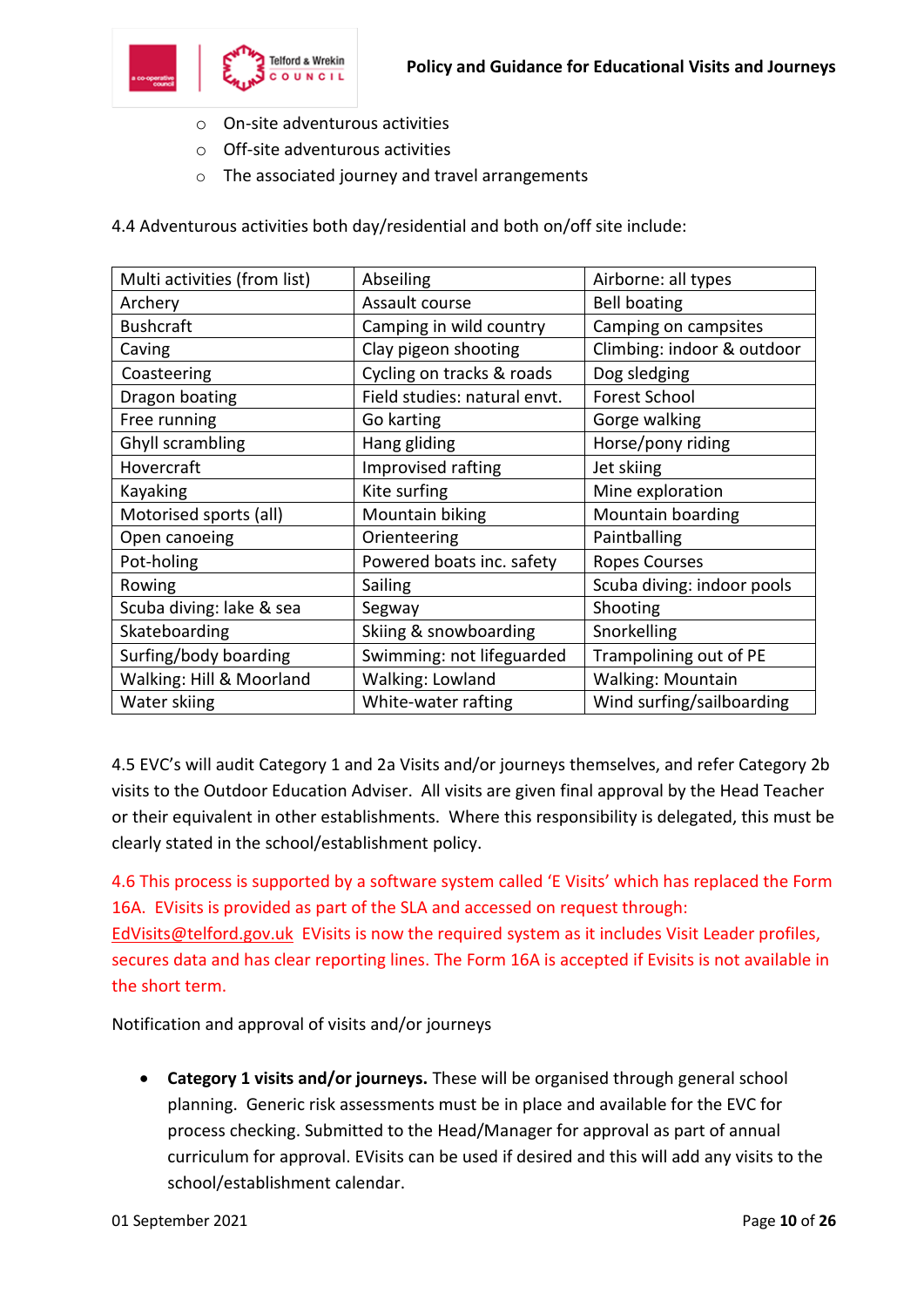

- **Category 2a Visits and/or journeys**. Visit Leaders complete EVisits and Form 16C (and 16D if relevant) to the EVC for process checking. On receipt from the Visit Leader, the EVC must check that all required information is completed fully and submit to the Head Teacher/Manager for approval. Again this process is done through the EVisits software package and added to the EVisits calendar.
- **Category 2b Visits and/or journeys**. Visit Leaders complete Evisits and Form 16C (and 16D if relevant) to the EVC for process checking. On receipt, the EVC must check that all required information is completed fully and submit to the Head Teacher/Manager for approval. Once the Head Teacher has approved the Visit, EVisits and Forms 16C (and 16D if relevant) are submitted to the Outdoor Education Adviser for process checking and approval and notification to TWC. Again this process can be done through the EVisits software package and add to the EVisits calendar.

4.8 TWC strongly recommend that all those who lead Visits and Outdoor Learning undertake Visit Leader Training to meet OEAP National Guidance requirements for leader competence. Leaders must be current in their knowledge of expectations of good practice, so update refresher training is also strongly recommended. Schools/establishments may find training for Visit Leaders is most successful when delivered to staff teams, giving consistency of understanding and practice. There are 3 hour theory module or 6 hour full (theory and practice) courses available – both accredited with the OEAP and nationally recognised.

4.9 TWC requires any commissioned provider, purchased or otherwise, providing Educational Visits and Outdoor Learning to work within the OEAP National Guidance and to be able to demonstrate their compliance through a quality standard, accreditation or scheme e.g. Learning Outside the Classroom Badge. The Form 16D: External Provider Declaration is a generic way to audit a provider's compliance if required. Please note it is NOT a requirement to ask for copies of Risk Assessments from a Provider although a Safety Management Summary should be available for inspection and a reputable provider will provide the necessary information to inform and support a Visit Leader in their planning and risk management.

4.10 Category 2b educational visit submission to the Outdoor Education Adviser is required **four working weeks** before the departure date. This is to allow any recommendations to be considered and implemented.Notifications will be considered after this 4 week period but a response cannot be guaranteed. Advice may also be sought well in advance if a visit and/or journey is particularly complex for any reason. Notification forms may be submitted via EVisits or the email address: [EdVisits@telford.gov.uk](mailto:EdVisits@telford.gov.uk)

4.11 Duke of Edinburgh Award Expedition. This guidance applies to DofE training, assessed expeditions and practice walks. EVisits, Form16C (Forms 16D and 16G, as relevant) and route information clearly marked on a map are required to be submitted to the Outdoor Education Adviser **four working weeks** before the departure date. This is to allow any recommendations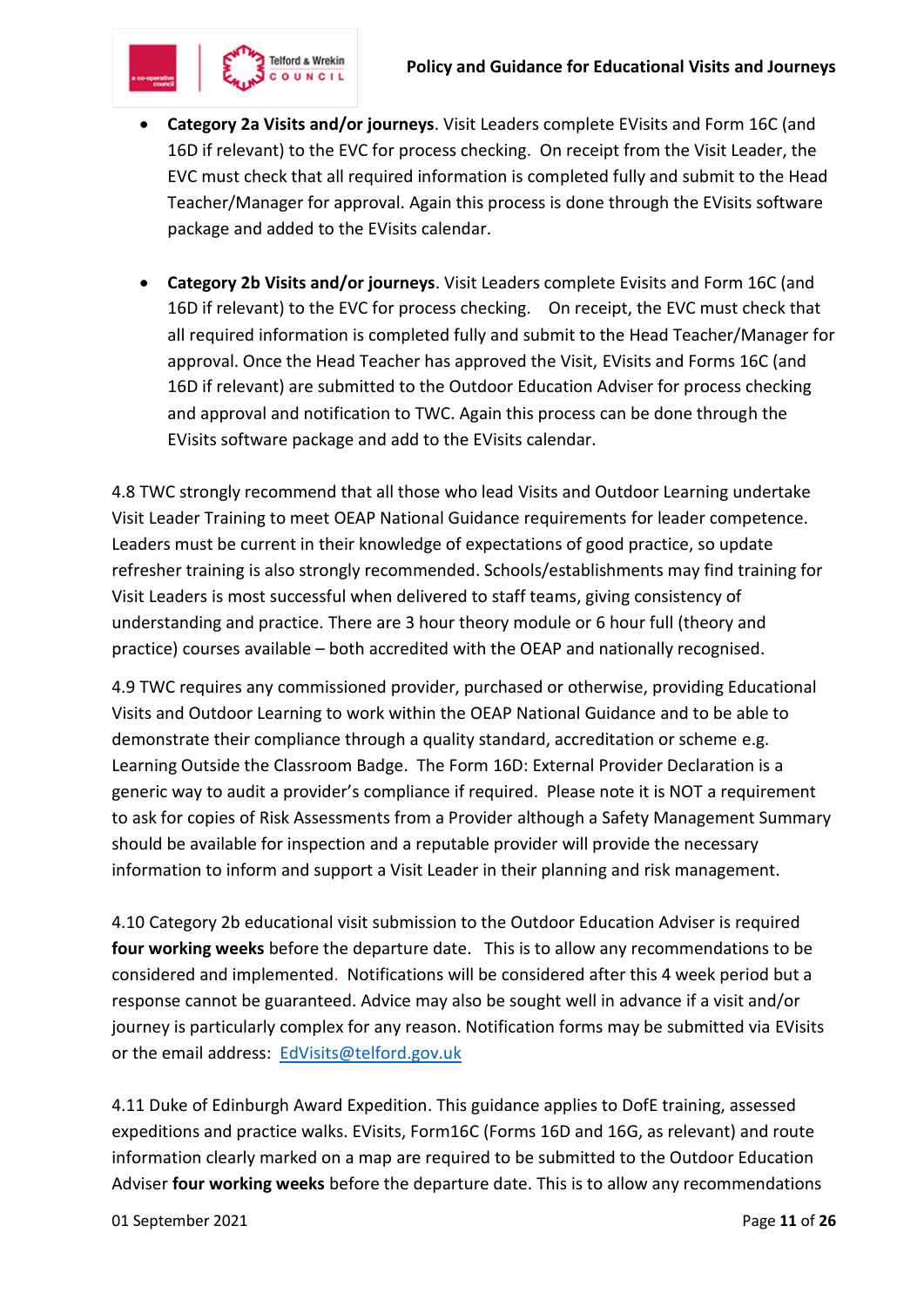

to be considered and implemented**.** Forms will be considered after this 4 week period but a response cannot be guaranteed. Notification forms may be submitted via E Visits or the email address: [EdVisits@telford.gov.uk.](mailto:EdVisits@telford.gov.uk)

4.12 Notification of Educational Visits and/or Journeys Summary



E Visits follows the above notification process and is a version of the Form 16A and allows for the attachments of visit specific information and forms, which is then archived after the visit.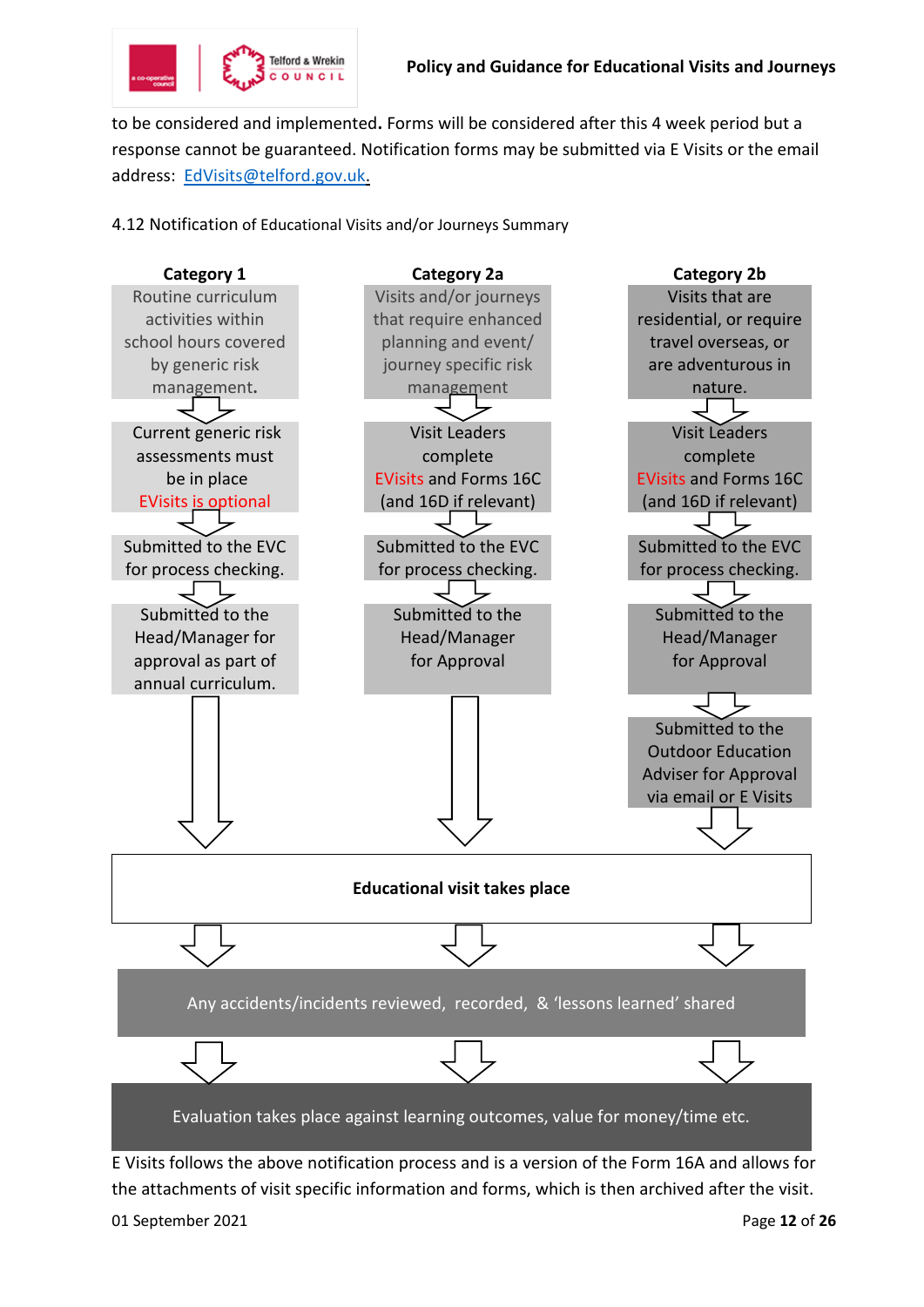

# **5. Monitoring**

5.1 Schools and other education settings should ensure that there is sample monitoring of Educational Visits and Outdoor Learning including on site adventurous activities. Such monitoring should be in keeping with the recommendations of OEAP National Guidance. There is a clear expectation that the monitoring function is a delegated task to the School/Establishment, principally carried out through systems put in place by the EVC.

5.2 TWC will monitor through the notification process.

Refer to OEAP National Guidance document: 3.2b **Monitoring** for further details.

#### **6. Induction, training, apprenticeship and succession planning**

TWC offers training to assist educational establishments in discharging their duties with regards to educational visits and journeys, as follows:-

6.1 **Educational Visits Co-ordinator**: ALL EVCs must hold a current OEAP EVC training certificate (valid for 3 years). TWC provide 6 hour OEAP accredited initial and revalidation training for Educational Visits Coordinators as part of the core package. Also provided are termly Network Meetings for Educational Visits Coordinators, again, as part of the core package. Attendance at these meetings may be used for revalidation rather than repeat attendance at EVC training (minimum attendance of 1 meeting per school year will be required). An OEAP EVC certificate is issued by TWC and a record of EVC course attendance is kept.

6.2 **Visit Leader Training:** OEAP accredited Visit Leader Training (Theory and Practical) is offered by TWC as a recommended option for EVCs and strongly recommended for staff leading and/or taking a key role on an Educational Visit.

6.3 **Management of Visit Emergencies:** TWC also offers the OEAP accredited Management of Visit Emergencies (MOVE) 3 hour scenario based course for EVCs and Managers. This is an expanded section of the EVC Training course.

6.4 **Endorsement of Visit Leaders:** OEAP National Guidance provides clear advice regarding the assessment of Visit Leader competence. It is an expectation as part of this guidance that all leaders and their assistants have been formally assessed as competent to undertake the responsibilities of leading the educational visit or Outdoor Learning including on site adventurous activities. To be deemed competent, a Visit / Activity Leader, or Assistant Leader must be able to demonstrate the ability to operate to the current standards of recognised good practice for that role. All staff and helpers must be competent to carry out their defined roles and responsibilities. The OEAP Education Visit Leader course attendance is an indicator of competence. OEAP National Guidance sets a clear standard to which leaders **must** work. EVisits includes Staff Profiles to evidence and ratify competence.

01 September 2021 Page **13** of **26**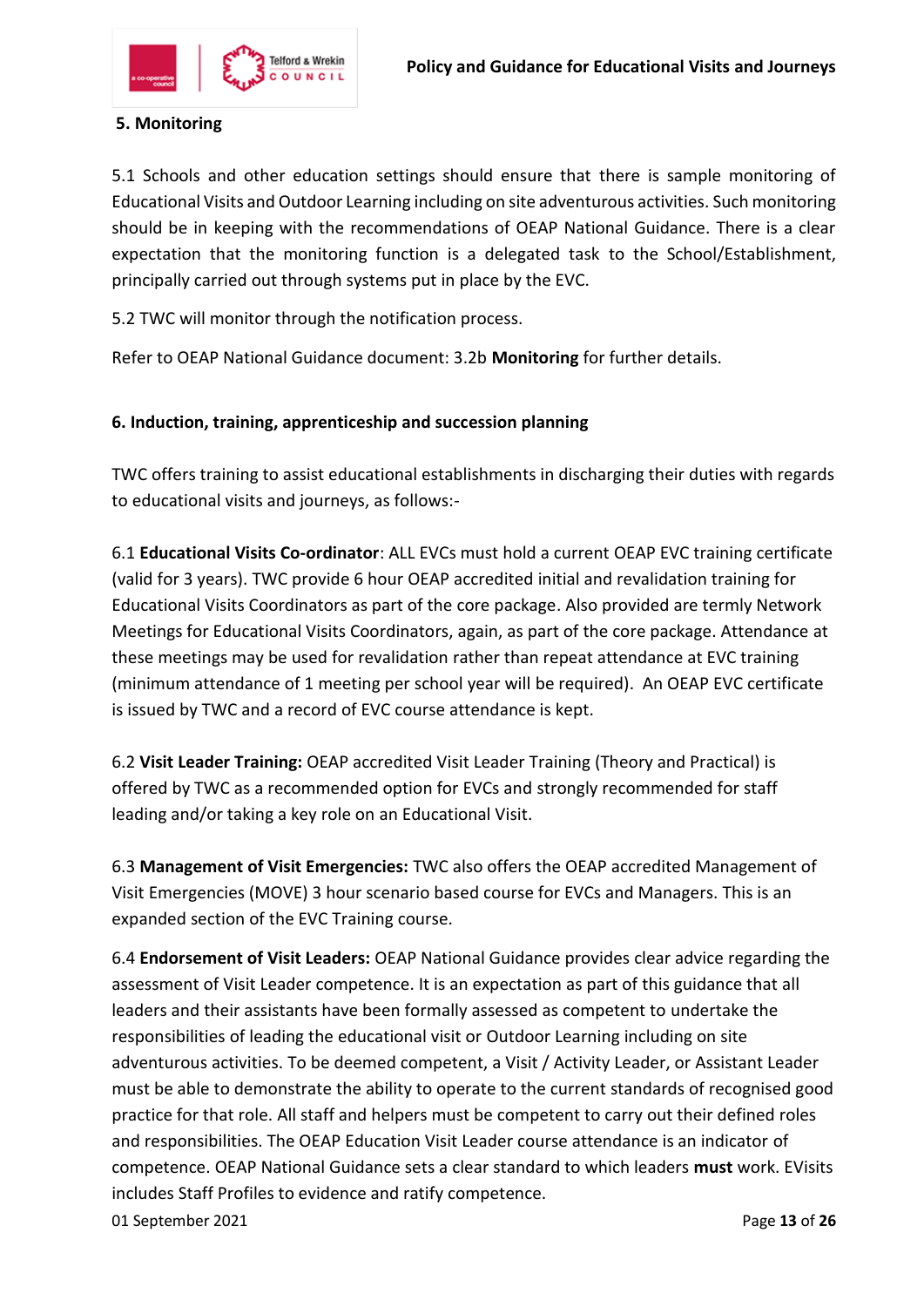

6.5 **Accompanying Staff:** Staff participating in educational visits and Outdoor Learning including on site adventurous activities must be aware of the extent of their duty of care and should only be given such responsibilities in keeping with the above guidance. It is particularly important that careful consideration of competence issues is applied to both newly qualified and newly appointed staff.

6.6 **Volunteers:** Adults volunteering are required to follow the instructions of the Visit Leader and the accompanying school staff to help with ensuring the health, welfare and safety of the children. They may be allocated a group to supervise and help, but not be left in sole charge of the children. Where a Volunteer helper is a parent (or otherwise in a close relationship to a young person taking part in the visit) they should be aware of their roles and responsibilities with regards their own, and other children. The Visit Leader should directly address this issue as part of the Risk-Benefit assessment. The Form 16G is provided to assist with roles and responsibilities.

6.7 **Additional Outdoor Education Courses:** Additional and specific training courses are also provided to support Visit Leaders; examples include First Aid appropriate to Educational Visits, Water Margin Safety Management, Outdoor Leadership Awards (e.g., Lowland Leader), The John Muir Award, Outdoor Learning linked to curriculum delivery, and first hand data collection through field studies. School/establishment bespoke courses are also available on request and content can be adjusted to needs and time available.

6.8 **Apprenticeship model:** Competence is a combination of skills, knowledge, awareness, judgement, training and experience. It is not necessarily related to age or position within the establishment. It is situational – a leader who is competent in one activity or environment may not be so in another - and it involves breadth as well as depth. Relevant experience is not necessarily gained by repeating the same thing several times, but by experiencing a range of different activities and environments. Shadowing an experienced and competent Visit Leader, can develop accompanying staff in preparation to becoming the future Visit Leader themselves. By taking responsibility for less complex and lower risk visits first, skill sets can be developed and confidence built.

6.9 **Succession:** To avoid a visit becoming dependent on one individual, succession planning is required. Planning for a visit should also include consideration of the possibility of the Visit Leader or an Activity Leader becoming incapacitated. An Assistant Leader can contribute to supervision, support the Visit Leader with agreed aspects of the visit and act as deputy for a Visit Leader. At the same time the Assistant Visit Leader will be developing their experience and competence for the future.

Refer to OEAP National Guidance document: 3.2d/4.4a **Approval of Leaders** and 4.3a **Good Practice Basics** for more details.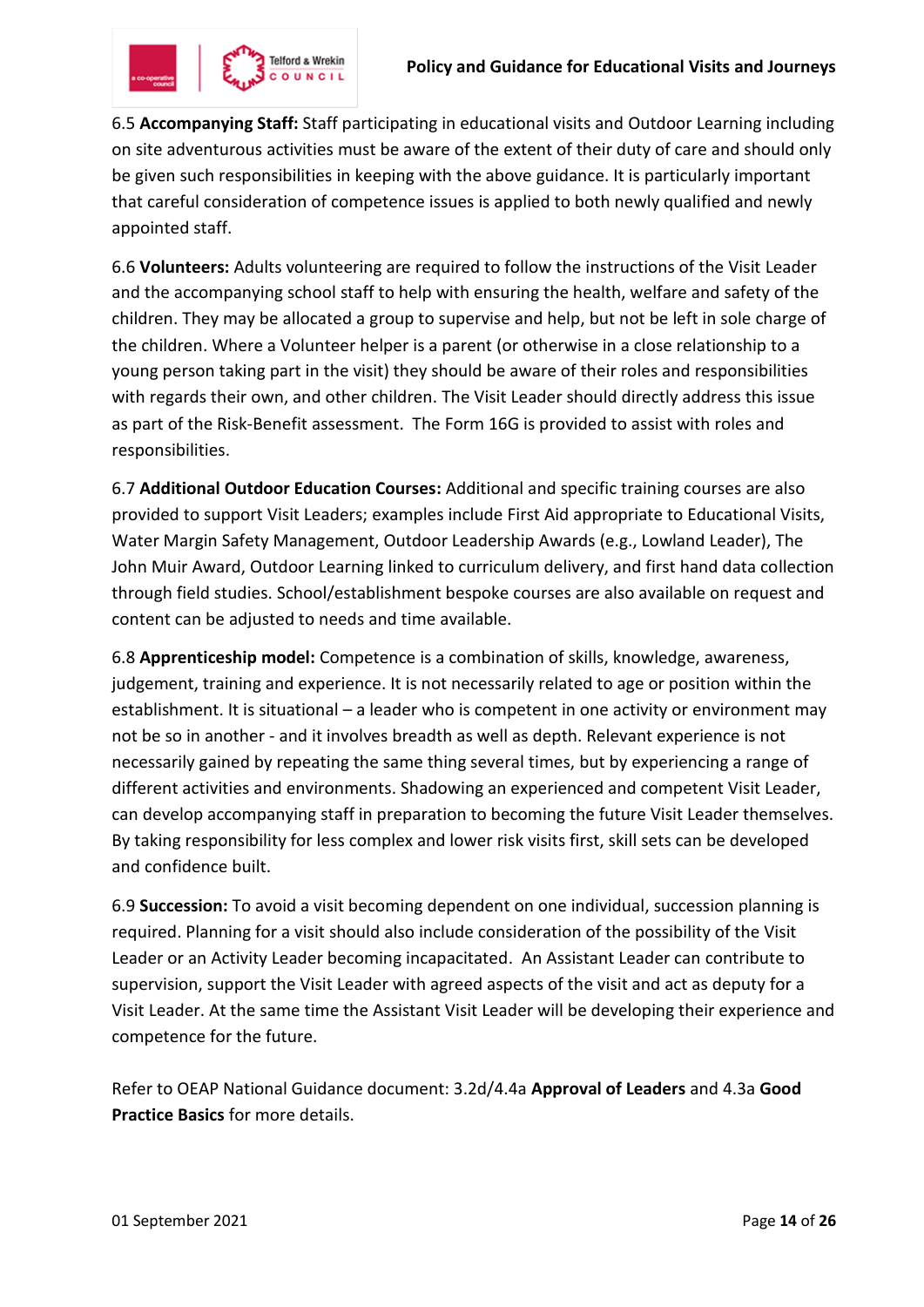

#### **7. Risk management, risk-benefit assessment, ratios and effective supervision**

7.1 TWC, as an employer has a legal duty to ensure that risks are managed - requiring them to be reduced to an "acceptable" or "tolerable" level. This requires that suitable and sufficient risk management systems are in place, and the associated support, training and resources necessary to implement this policy are provided to employees. The risk management of an activity should be informed by the benefits to be gained from participating. TWC strongly recommends a "Risk-Benefit Assessment" approach, whereby the starting point for any risk assessment should be a consideration of the desired benefits and learning outcomes. HSE endorse this approach through their *"***Principles of Sensible Risk Management"** and advocate that it is important that young people are exposed to well-managed risks so that they learn how to manage risk for themselves.

7.2 There is a legal requirement for the risk assessment process to be formally recorded and for suitable and sufficient control measures to be identified for all significant risks i.e. those that may cause serious harm to individuals. Form 16C is provided for this purpose and has two styles of risk assessment which a Visit Leader may choose from. 'Form 16C with notes' gives assistance with this process. When completing a risk assessment it is essential to focus on what is important, to keep this group of children, safe on this day, with these staff, doing this activity - be specific and avoid over generalisation. The risk assessment includes the safety of staff, volunteers and members of the public. The risk assessment shows the Visit Leader's thinking and then informs the 'how' the visit is going to be managed safely, which can then be shared.

7.3 Risk-Benefit Assessment is included in both the EVC, Visit Leader and MOVE training and regularly included in EVC Network Meetings. TWC Health and Safety Team also provide training.

7.4 School/establishment risk assessments are required with the completion of EVisits. Risk assessments from a Provider are not required; evidence of their management of risk can be shown through their Safety Management Statement and relevant accreditation e.g. the Learning Outside the Classroom Badge, Schools Travel Forum or the Adventure Activities Licence. If no recognisable accreditation is available please request the completion of a Form 16D – 'External Providers Declaration'.

7.5 **Ratios and effective supervision** Schools and establishments must ensure that the staffing of visits enables leaders to supervise young people effectively. Decisions about the staffing and supervision should take into account:

- The nature and duration of the visit and the planned activities.
- The location and environment in which the activity is to take place
- The nature of the group, including the number of young people and their age, level of development, gender, ability and needs (behavioural, medical, emotional and educational).

01 September 2021 Page **15** of **26**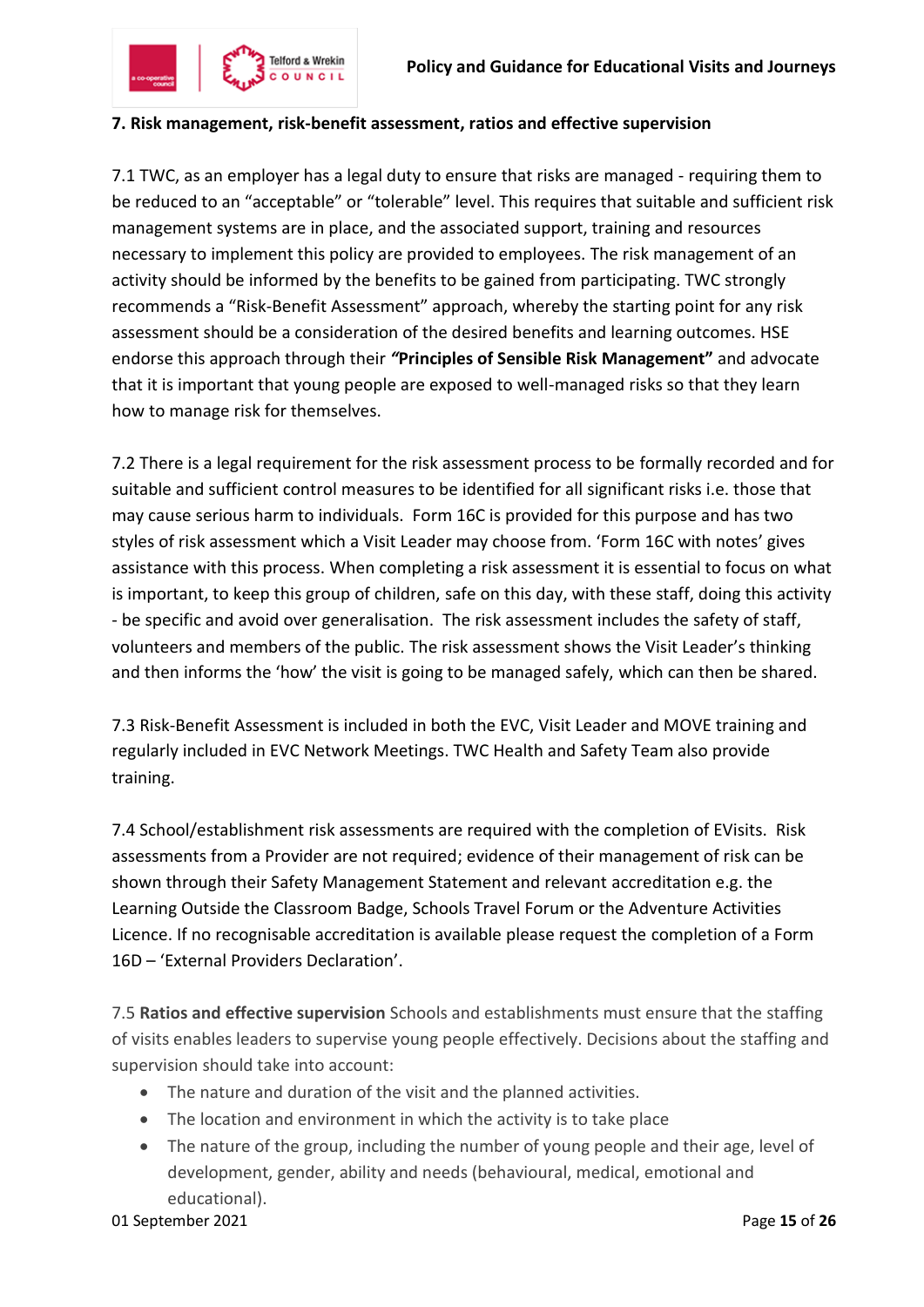

- Staff competence.
- The consequence of a member of staff being indisposed, particularly where they will be the sole leader with a group for any significant time.

7.7 Staffing ratios are a risk management issue, and should be determined through the process of risk assessment. It is not possible to set down definitive staff/participant ratios for a particular age group or activity.

7.8 TWC require the staffing ratio to young people sufficient to ensure effective supervision and taking into account:

- Staff competence
- The nature of the activity (including its duration).
- The age and gender (including developmental age) of the young people to be supervised. The ability of the young people (including their behavioural, medical, emotional and educational needs).
- The location and environment in which the activity is to take place.
- Distance from the home base and/or assistance and emergency help.

7.9 TWC provide the following ratios of staff: young people for **guidance**. Staff ratios may be decreased if the risk assessment supports it, or may also need to be increased as an outcome of the risk assessment process. (The term 'staff' here includes all competent adults provided by the school / establishment).

- Nursery: **1:2**
- Reception: **1:4**
- School years 1 3, **1:6** (overnight minimum **1:6**)
- School years 4 6, **1:15** (overnight minimum **1:10**)
- School years 7 onwards, **1:15** (overnight minimum **1:10**)

7.9 When planning a repeat visit or a series of activities, it is important to review the previous plan (no matter how well it worked in the past) so as to ensure that it meets current group needs and any other changes (e.g. time of year and experience level of the staff).

Refer to OEAP National Guidance documents: 4.3c **Risk Management – an overview,** 4.3f *Risk Management – some practical advice* 4.3g **Risk Management- what to record and how** and 4.3b **Ratios and Effective Supervision.** 4.2a **Group management and Supervision**

#### **8. Assessing venues and providers**

8.1 Where possible, an exploratory visit will give the Visit Leader greater confidence in their ability to supervise the pupils. It will help the Visit Leader to concentrate on the needs of the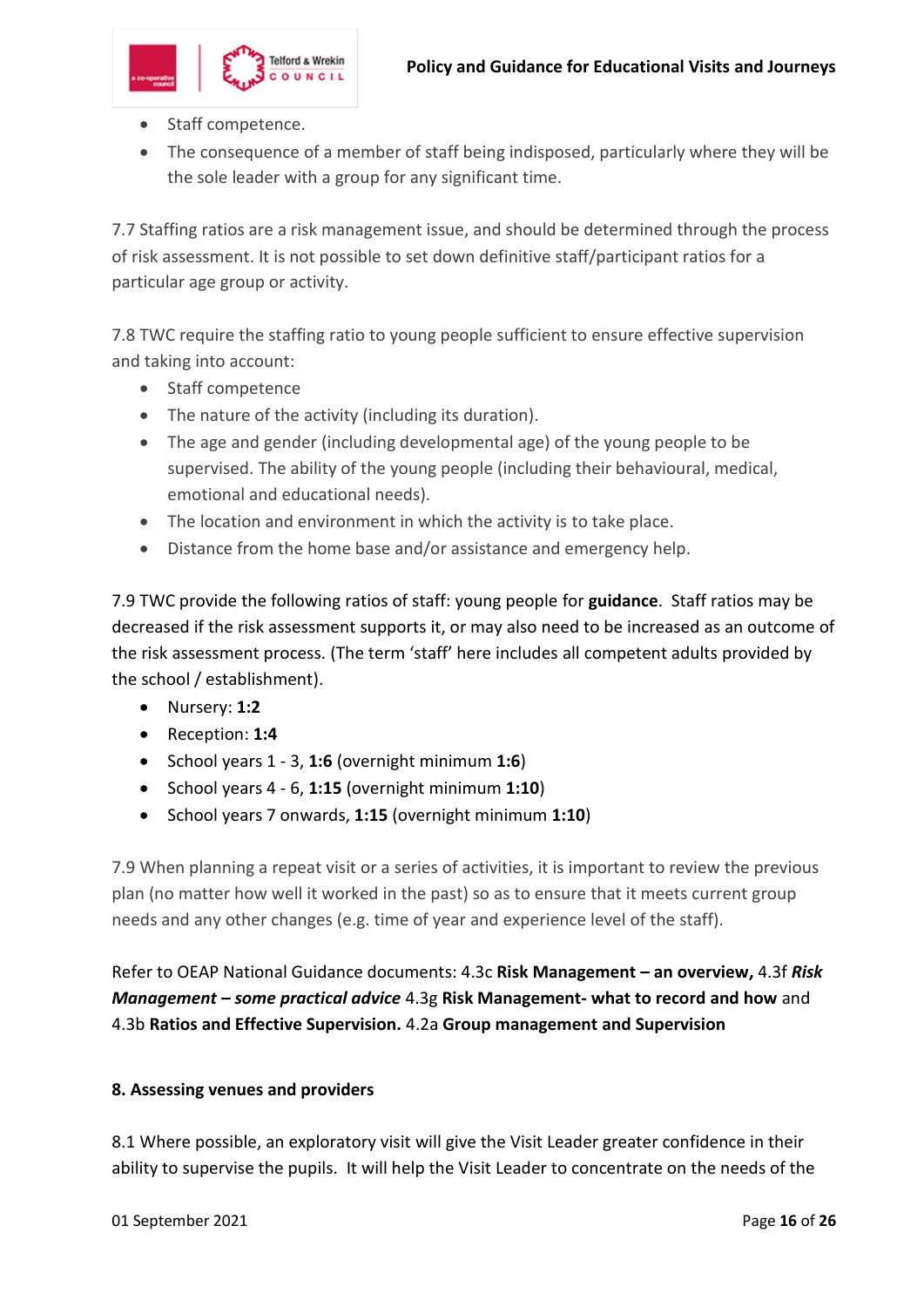

group as well as the unexpected demands of the environment. The aim of the exploratory visit is to:

- ensure that the venue is suitable to meet the aims and objectives of the visit
- undertake a full appraisal of learning opportunities and experiences
- identify what facilities are available and what the leader will need to provide
- establish the level of care and supervision which will be required
- identify any special problems or hazards and the organisation and expertise required to cope with them
- establish what information the provider will need and by when
- Consider what alternative activities are available if those planned could be adversely affected by weather or other changes.

8.2 If a visit is impractical the same information needs to be gathered by other means – from the venue or provider, previous visit leaders, other users and local information sources.

8.3 Use the Form 16D as a guide to selecting a provider and/or accommodation but take advantage of established national approval schemes such as:-

- Learning Outside the Classroom Badge
- Adventure Activities Licence
- Schools Travel Forum (See TWC resource 'Know your Badges)

8.4 For providers who do not hold external accreditation, please see Form D External Providers Declaration which is a pre-visit questionnaire to assist with gaining information to make an approval decision.

8.5 You should **not** ask for copies of providers' risk assessments, but should seek any information specifically aimed at helping Visit Leaders to manage their visit and complete the school/establishment risk assessment, such as a Safety Management Statement or information for specifically written for visit Leaders.

Refer to OEAP National Guidance document: 4.4h **Using external providers and facilities** and 4.4f **Assessing an adventure activity provider.**

#### **9. Volunteers**

9.1 If your establishment uses volunteers, then your policy should address the following;

- The vetting procedures for volunteers, including when an enhanced DBS check is required.
- The minimum induction and training procedures for volunteers.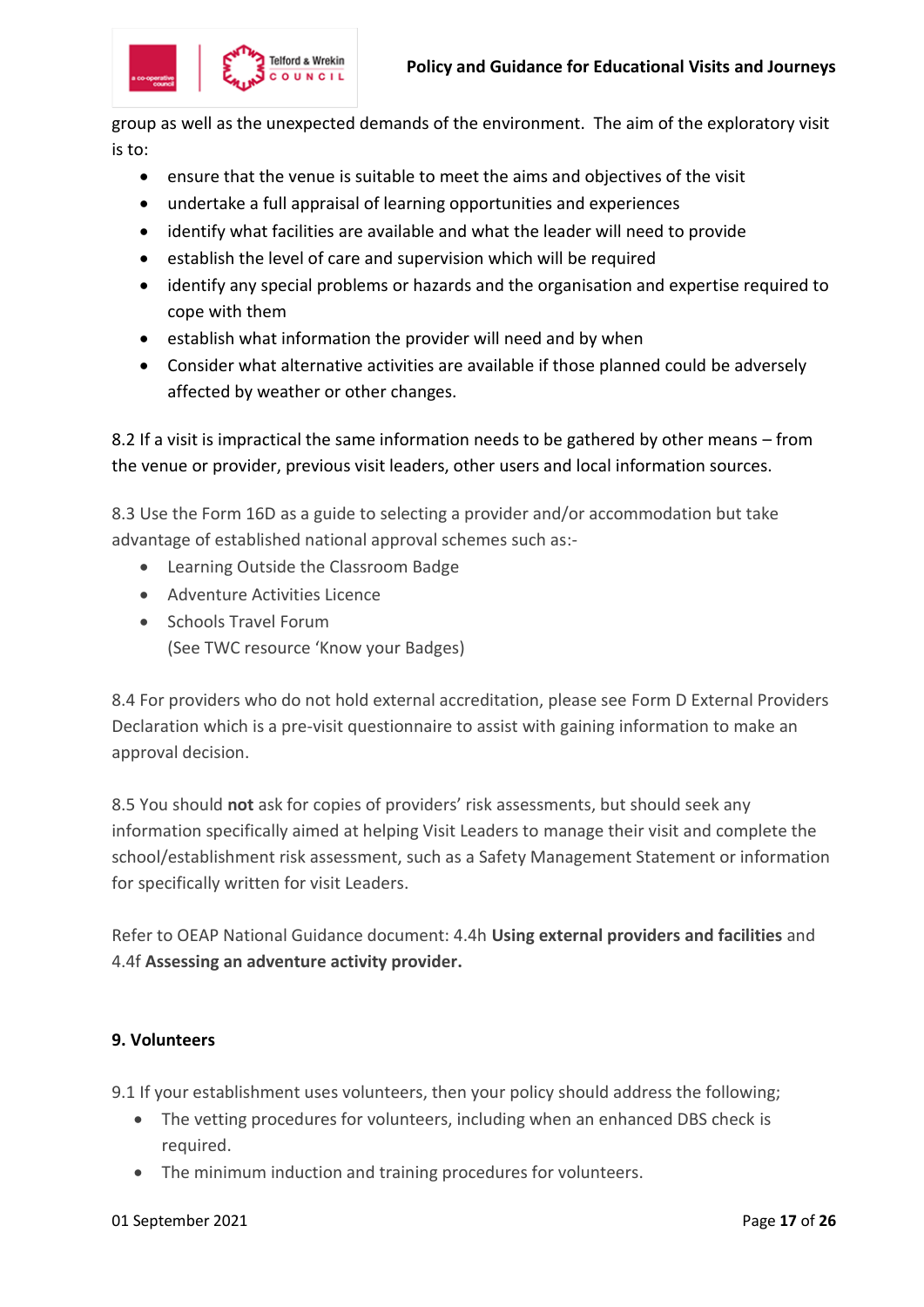

- Under what circumstances (if any) volunteers may act as Visit Leaders or their assistants. If volunteers are allowed to act as Visit Leaders, they must be accountable. This implies that they have been engaged through a thorough recruitment process that includes vetting and induction into the establishment's policies and procedures.
- How volunteers are assessed as competent to carry out their assigned role.
- Requirements for supervision of volunteers.

9.2 The Form 16G is provided for use with volunteers, and you will need to ensure you collect any relevant medical needs and/or dietary requirements.

Refer to OEAP National Guidance document: 3.4 **Volunteers**

#### **10. Emergency procedures and incident reporting**

10.1 Schools and Establishments need to have an emergency response plan that covers what to do if there is an incident away from school. Or if there is an incident at base that the Visit Leader may find affects the visit currently taking place off site or on their return.

10.2 For the purposes of these procedures, examples of an emergency might be:

- an accident leading to a fatality or other serious injury;
- circumstances in which a party member is/might be seriously at risk;
- serious illness;
- any situation in which the press or other media are, or might be involved;
- significant delays that need to be communicated to parents/others.

Please note, that it is not possible to give a definitive list of what might constitute an emergency. Visit Leaders should consider any unexpected event and decide whether or not the circumstances amount to an emergency and whether the emergency procedures should be followed.

10.3 The establishment policy should explain the visit emergency procedures, including any procedures or support provided by the employer. This should include nominating suitable people to provide 24/7 cover at base during a visit; these contacts need to be competent to fulfil this role. The Emergency Contact(s) should have 24/7 access to all details of the visit, including medical and next-of-kin information for staff and young people e.g. access to E Visits.

10.4 The School/establishment policy should also refer to the establishment's or employer's procedures for incident reporting. EVCs are encouraged to share their experiences as 'Lessons Learned' in Network Meetings to inform the policies and practice of other schools and establishments in the TWC Community.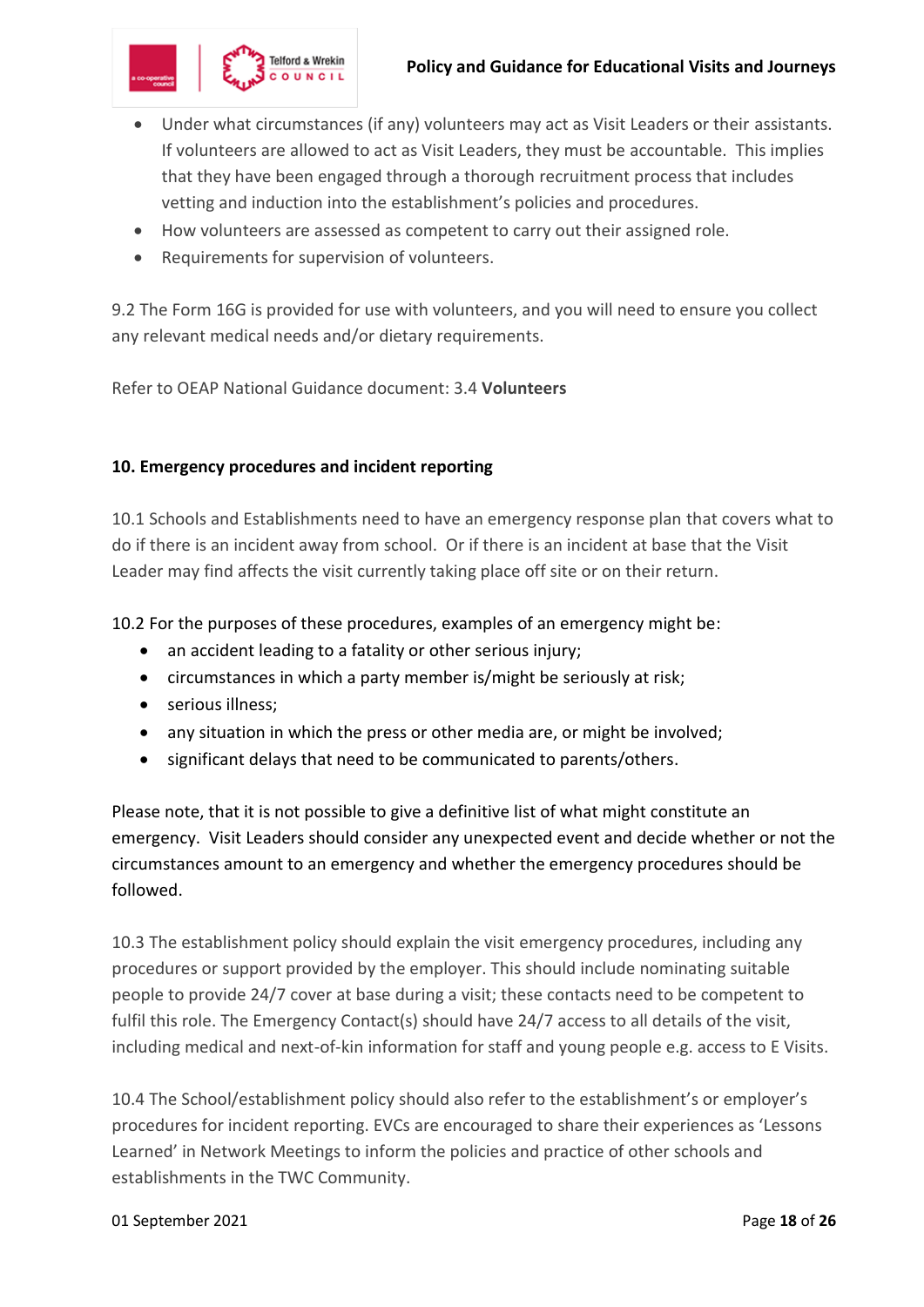

10.5 TWC has a Resilience Team who will advise on School Incident Planning which includes Educational Visits.

10.6 Depending on the nature and seriousness of the emergency, a response to media interest may be required. Telford and Wrekin Council is ready to handle enquiries from the media, but direct contact between the media and school personnel is also very likely. Consideration needs to be given to who amongst the staff, and/or the Governing Body is to act as spokesperson in dealing with the media; this is likely to include the Headteacher, but may need to include others. TWC support is available in responding to media enquiries (with the involvement of the Communications Unit), please contact[: CorporateCommunications@telford.gov.uk](mailto:CorporateCommunications@telford.gov.uk)

Refer to OEAP National Guidance documents 4.1h **[Avoiding Accidents and Emergencies](https://oeapng.info/downloads/download-info/4-1h-avoiding-accidents-and-emergencies/)** [4.1i](https://oeapng.info/downloads/download-info/4-1i-emergencies-and-critical-incidents-an-overview/)  **[Emergencies and Critical Incidents](https://oeapng.info/downloads/download-info/4-1i-emergencies-and-critical-incidents-an-overview/) – An Overview** 4.1k **[Visit Leader Emergency](https://oeapng.info/downloads/download-info/4-1k-visit-leader-emergency-checklist/) Checklist** | [4.1j](https://oeapng.info/downloads/download-info/4-1j-off-site-visit-emergencies-the-role-of-school-governors/)  **Off-Site Visit E**[mergencies: The Role of School Governors,](https://oeapng.info/downloads/download-info/4-1j-off-site-visit-emergencies-the-role-of-school-governors/) **[4.1l / 8.1l Visit Leader Emergency](https://oeapng.info/downloads/download-info/4-1l-8-1l-visit-leader-emergency-action-card-amendable-version/)  Action Card – [amendable version](https://oeapng.info/downloads/download-info/4-1l-8-1l-visit-leader-emergency-action-card-amendable-version/)**

#### **11. Behaviour**

11.1 The school/establishment policy should encourage the use of codes of behavioural conduct as a means of establishing appropriate expectations of young persons' behaviour. Such codes should be explained to young people and parents before a visit, so reducing the opportunity for misunderstanding of both expectations and the sanctions that may be invoked where the code is breached.

11.2 The policy should address the following:

- Do young people sign up to a "behavioural contract" for all residential visits?
- Do parents also sign and accept responsibility for removing young people in prescribed circumstances?
- What are the expectations for discipline and sanctions on visits?
- Any specific establishment rules relevant to visits (e.g. whether children are allowed to bring mobile phones or other electronic devices).

11.3 Careful consideration should be given to pupils whose behaviour is likely to pose a serious risk to themselves or others on a visit. An individual risk assessment may be required and a balanced and reasoned decision reached as to whether control measures are suitable and sufficient to enable the young person to take part in the educational visit.

Refer to OEAP National Guidance documents 8i **Model Code of Conduct** for more details.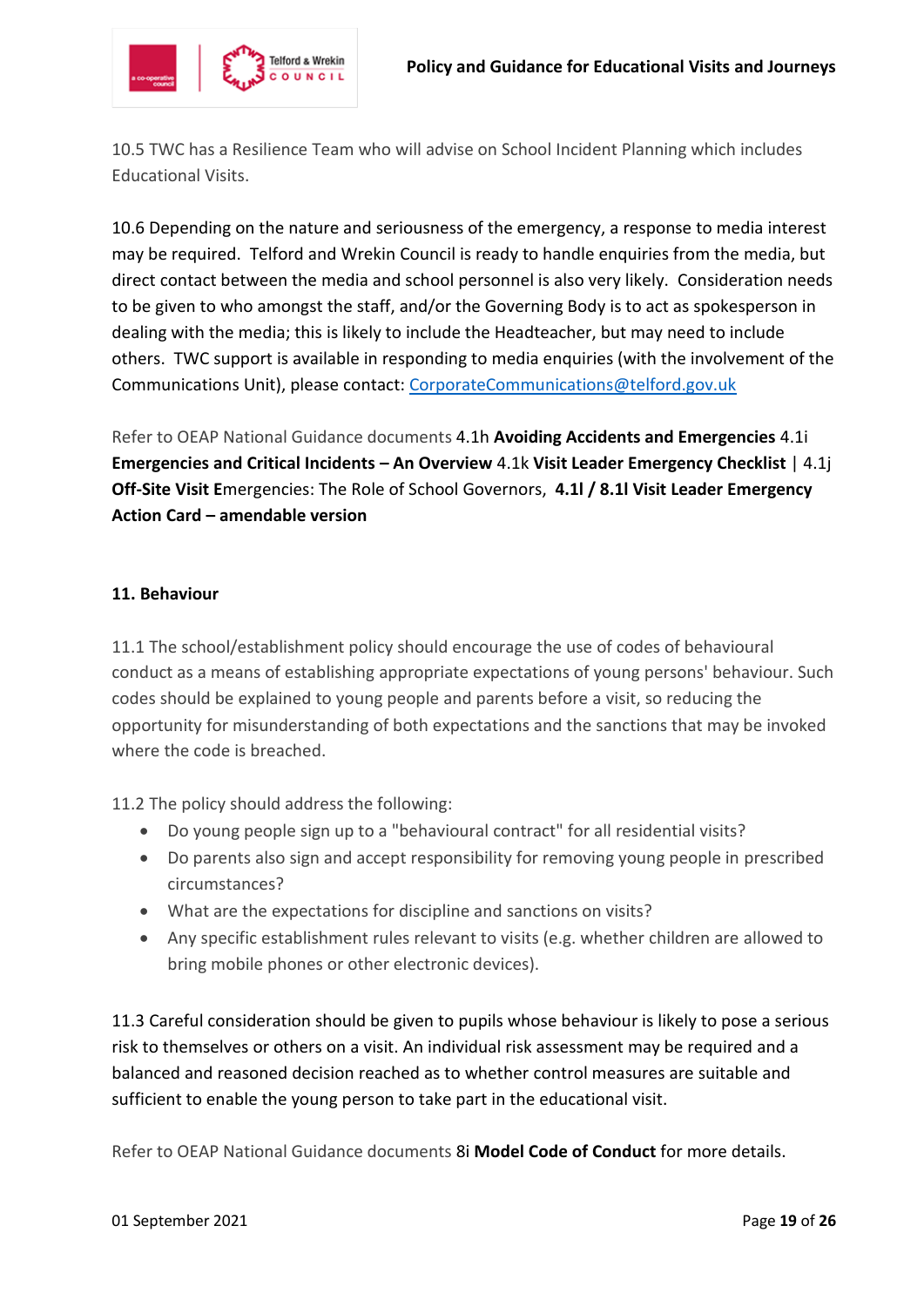

# **12. Inclusion**

12.1 Every effort should be made to ensure that Educational Visits and Outdoor learning including on site adventurous activities, are available and accessible to all who wish to participate irrespective of disability, special educational or medical needs, ethnic origin, sex, religion etc.

12.2 All young people should be encouraged to participate in as wide a range of activities as possible. If a visit is to cater for pupils with particular needs, a suitable venue should be selected and in some cases additional supervision, resources or support may be needed or activities adapted. An individual risk assessment may be appropriate. Visit Leaders are responsible for ensuring a Provider is fully informed of all relevant information including medical, emotional, dietary including allergens, and behavioural to enable them to fulfil their duty of care.

12.3 Early discussion with all parties concerned including parents about what is needed will enable plans to be drawn up to meet these needs in most situations. These should enable the child/young person to take part safely and benefit from the visit.

12.4 Your Establishment Visits Policy should endorse these principles:

- A presumption of entitlement to participate.
- Accessibility through direct or realistic adaptation or modification.
- Integration through participation with peers.

12.5 It is unlawful to:

- Treat a disabled young person less favourably.
- Fail to take reasonable steps to ensure that disabled persons are not placed at a substantial disadvantage **without justification.**

12.6 Expectations of staff must be reasonable, so that what is required of them (to include a given young person) is within their competence and is reasonable.

Refer to OEAP National Guidance documents **3.2e Inclusion**

#### **13. Insurance**

13.1 The Visit Leader must ensure, well before the group departs, that adequate insurance arrangements are in place. Insurance may be arranged through, for example, the LA, a travel firm or the organisation to be visited as well as direct with an insurance company. Be aware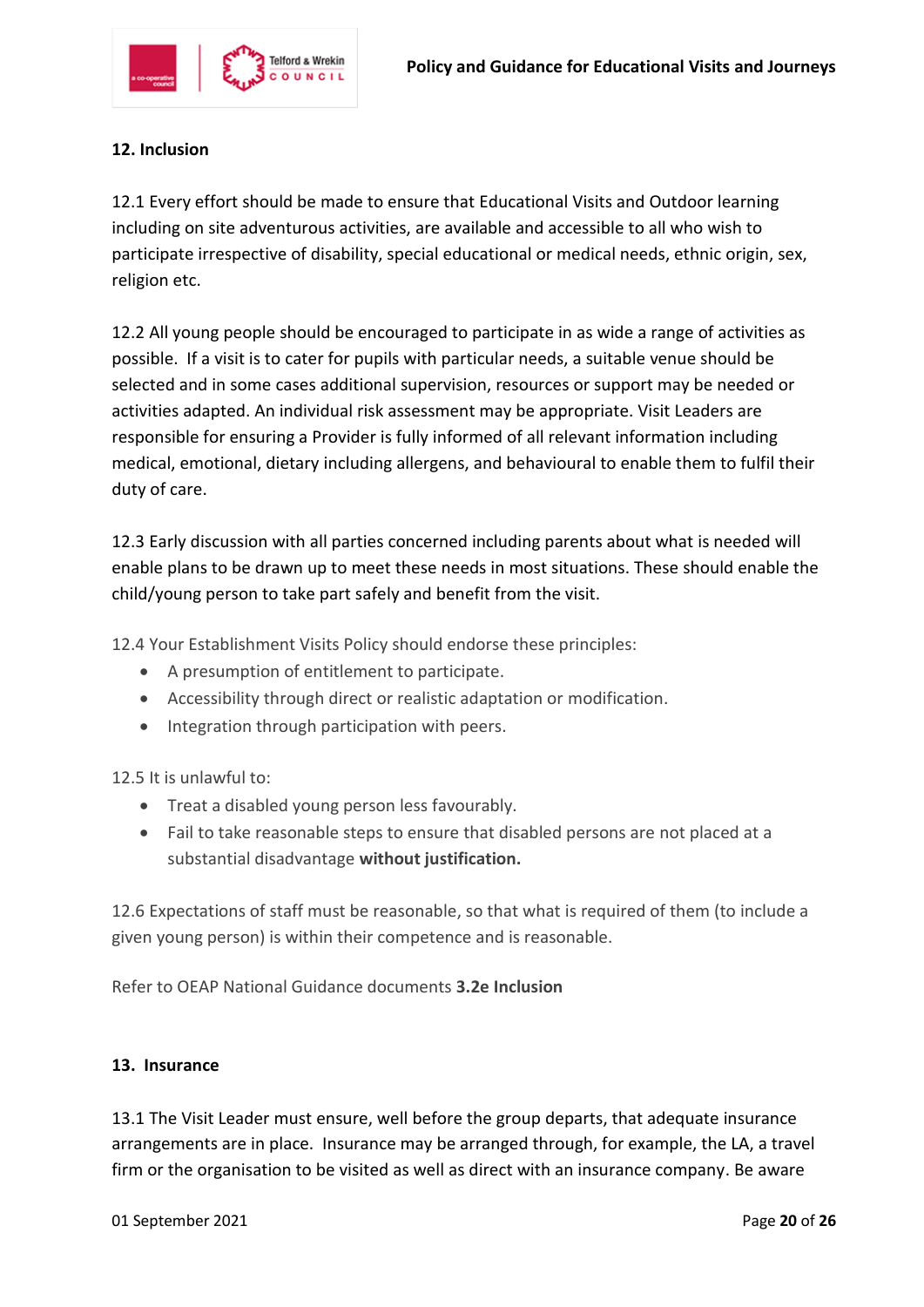

that provider insurance packages that may duplicate the school policy cover leading to unnecessary additional costs.

13.2 The Visit Leader should inform the parents of the scope of any insurance cover the school is to arrange. It is advisable to make copies of the insurance schedule available to parents as early as possible in the booking process.

13.3 Insurance policies are legal documents. They will impose conditions, limit the cover, and exclude certain people or activities. For any insurance enquiries please contact TWC Insurance Services on 01952 383739 or [insuranceservices@telford.gov.uk.](mailto:insuranceservices@telford.gov.uk) They can offer assistance on types of insurance necessary as well as providing full details of the Schools' Travel Insurance Scheme run by the authority. The following **are examples** of cover which may be appropriate to many types of school visit:

- public liability;
- personal accident cover for teachers, other adults and pupils;
- costs of medical treatment;
- specialised risk activities (often excluded from standard policies) and the costs of evacuation for medical reasons when abroad;
- damage to or loss of hired equipment (check the wording of the hire agreement);
- programmed and non-programmed activities;
- transport and accommodation expenses in case of emergency;
- compensation against cancellation or delay;
- compensation for loss of baggage and personal effects including money;
- legal assistance in the recovery of claims; or
- Failure or bankruptcy of the centre or travel company.

13.4 Additional arrangements may be necessary to obtain insurance cover for activities abroad and activities of a potentially hazardous nature. The party leader should scrutinise carefully the list of exclusions in the policy. If there is any doubt about the cover the provider of the insurance should be asked for clarification.

13.5 The Visit Leader must ascertain the details of the insurance held by the tour operator together with confirmation of their membership of ABTA/ATOL or the appropriate trade organisation.

13.6 Additional cover may be necessary for participants with certain known medical conditions. The party leader should check this with the insurance company before departure.

13.7 Cancellation/curtailment of the trip is usually covered by travel insurance. The reason for cancellation will determine whether a refund is available under the insurance policy. Limits will apply within a policy. It is important to understand terms and conditions in advance.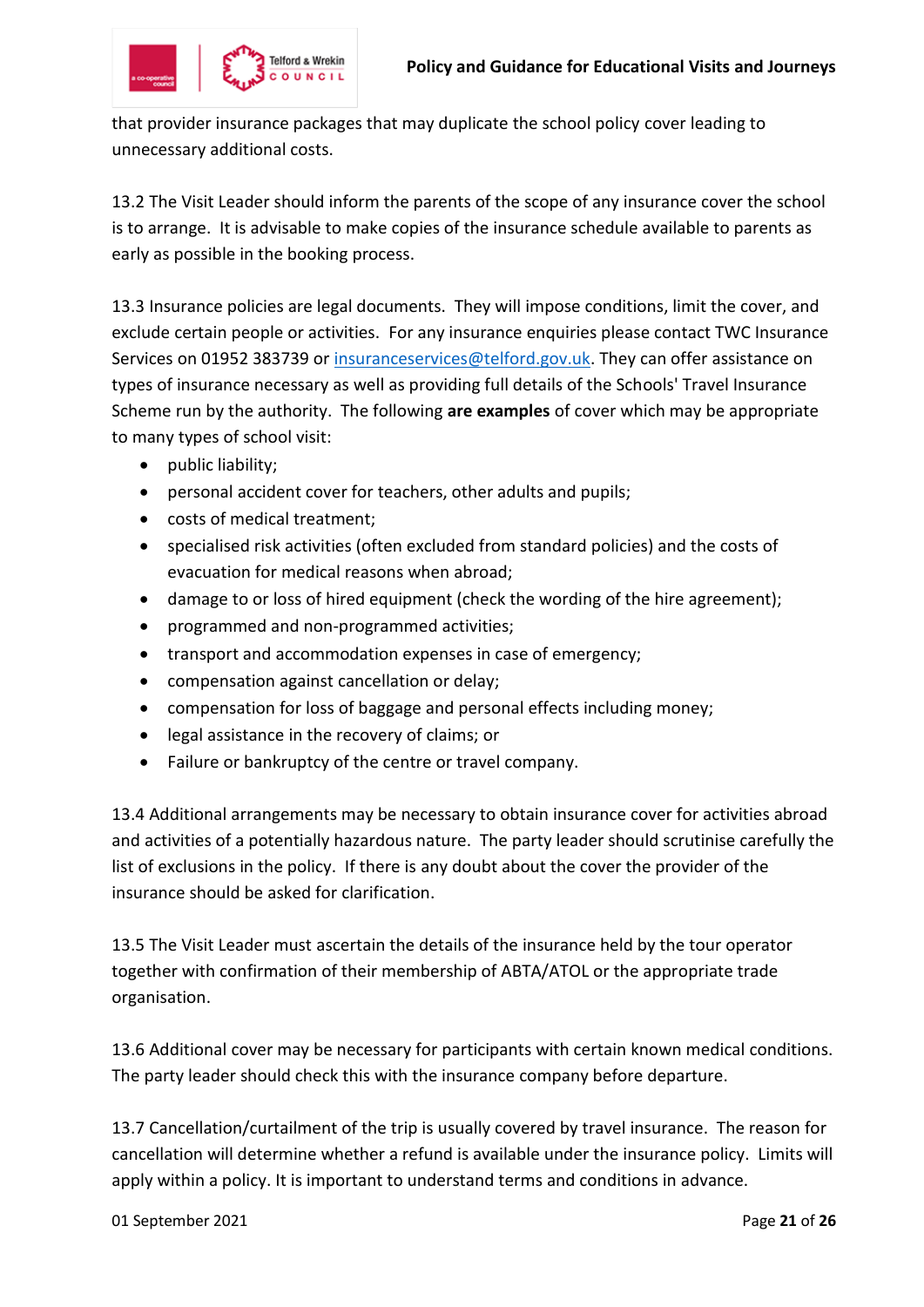

13.8 When hiring coaches etc. the party leader should check that the company used has appropriate insurance both in terms of motor vehicle insurance and public liability insurance.

13.9 The Visit Leader should check that the insurance policy for the school minibus is appropriate to the journey. Taking the school minibus abroad may require extra insurance.

13.10 The School/establishment must check that the drivers of the school minibus abroad are appropriately licensed for the countries to be visited or passed through en-route.

13.11 Where the transport arrangements for a particular visit or journey are to involve the use of privately owned motor vehicles the party leader must obtain confirmation from the vehicle owner that it is fully and appropriately insured, particularly in respect of passenger liability and for use on the school business which the vehicle is to be put on that occasion. (Note: Where a vehicle is insured in the name of a spouse or relation "business use" cover may not extend to the driver concerned – only the policy holder). If there is any doubt the owner concerned must check with his/her insurance company so that the required confirmation can be obtained. It is good practice for the school to request and retain a copy of the valid insurance certificate.

# 13.12 **Telford and Wrekin Council Insurance Cover: Third Party Policy**

The Council insures against its own legal liability for injury or damage that might arise as a result of negligence. The policy carried is known as a 'third party liability policy' or public liability insurance.

- The policy covers the Council for claims from third party persons (including from pupils and students), it extends to indemnify governors, employees and voluntary helpers carrying out the business of the Council.
- The policy does not cover liability arising from the use of mechanically propelled vehicles as this is more appropriately covered by motor vehicle insurance.
- Teachers on out of school activities are provided with some personal accident cover under Telford and Wrekin Schools' Travel Insurance Scheme if your school has opted to purchase this cover.

# 13.13 **Insurance Cover NOT PROVIDED by Telford and Wrekin Council**

Whilst not provided as a matter of course for schools/establishments, personal accident cover for pupils and staff is provided as part of Telford and Wrekin's Schools' Travel Insurance Scheme which schools can opt into, by means of an annual fee. This additional policy will cover all their off-site needs whether these be journeys or visits or other activities (including visits abroad). This insurance is a full travel insurance and details can be obtained from the Insurance Team, please contact [insuranceservices@telford.gov.uk.](mailto:insuranceservices@telford.gov.uk)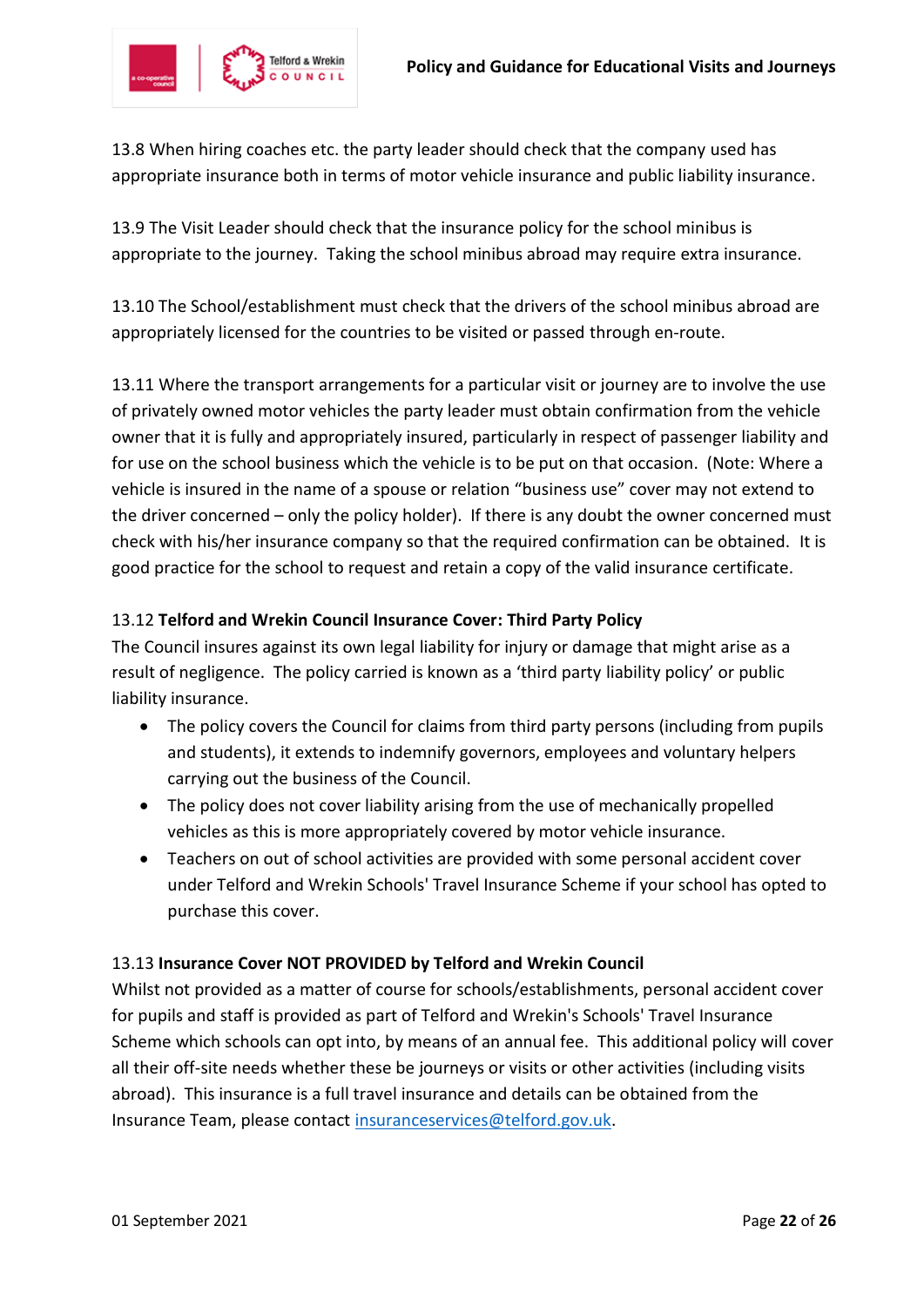

13.14 The taking out of additional insurance cover for pupils is a matter for schools themselves to determine **except** for trips abroad where fully comprehensive travel insurance - combined medical, journey, personal accident and public liability etc. insurance **must be** taken out.

#### 13.15 **Is there anything which may invalidate the council's insurance?**

In relation to Telford and Wrekin's third party policy the Insurers will expect proper and reasonable arrangements to have been made for the visit. All risk assessments and other supporting documentation must be kept and retained in case required for a claim.

13.16 Not all schools buy into Telford and Wrekin's Insurance cover, you **must** check your own school's cover insurance arrangements. Deliberately ignoring the LA's advice given in this guidance or elsewhere may compromise the insurance cover arrangements.

Refer to OEAP National Guidance 4.4c **Insurance** for more details.

#### **14. Finance**

14.1 Local authorities, maintained schools and academies (including free schools, studio schools and University Technical Colleges) must take account of the law relating to charging for school activities, as set out in sections 449 to 462 of the Education Act 1996.

14.2 No charges may be made unless the governing body of the school or local authority has drawn up a charging policy giving details of the optional extras or board and lodging that they intend to charge for, and a remissions policy.

14.3 Schools and local authorities **must not** charge for:

- Education provided during school hours.
- Education provided outside school hours if it is part of the National Curriculum, or part of a syllabus for a prescribed public examination that the pupil is being prepared for at the school, or part of religious education.
- Transport provided in connection with any educational visit of this type.
- Supply teachers to cover for teachers who are away from school on a visit.
- It should be noted that 'part of the National Curriculum' is not restricted to outdoor learning experiences that are specifically subject based but includes, for example, activities designed to fulfil requirements under the National Curriculum 'inclusion statement'.

14.4 Schools and local authorities **may** charge for optional extras, which include:

Education provided outside of school time that is not: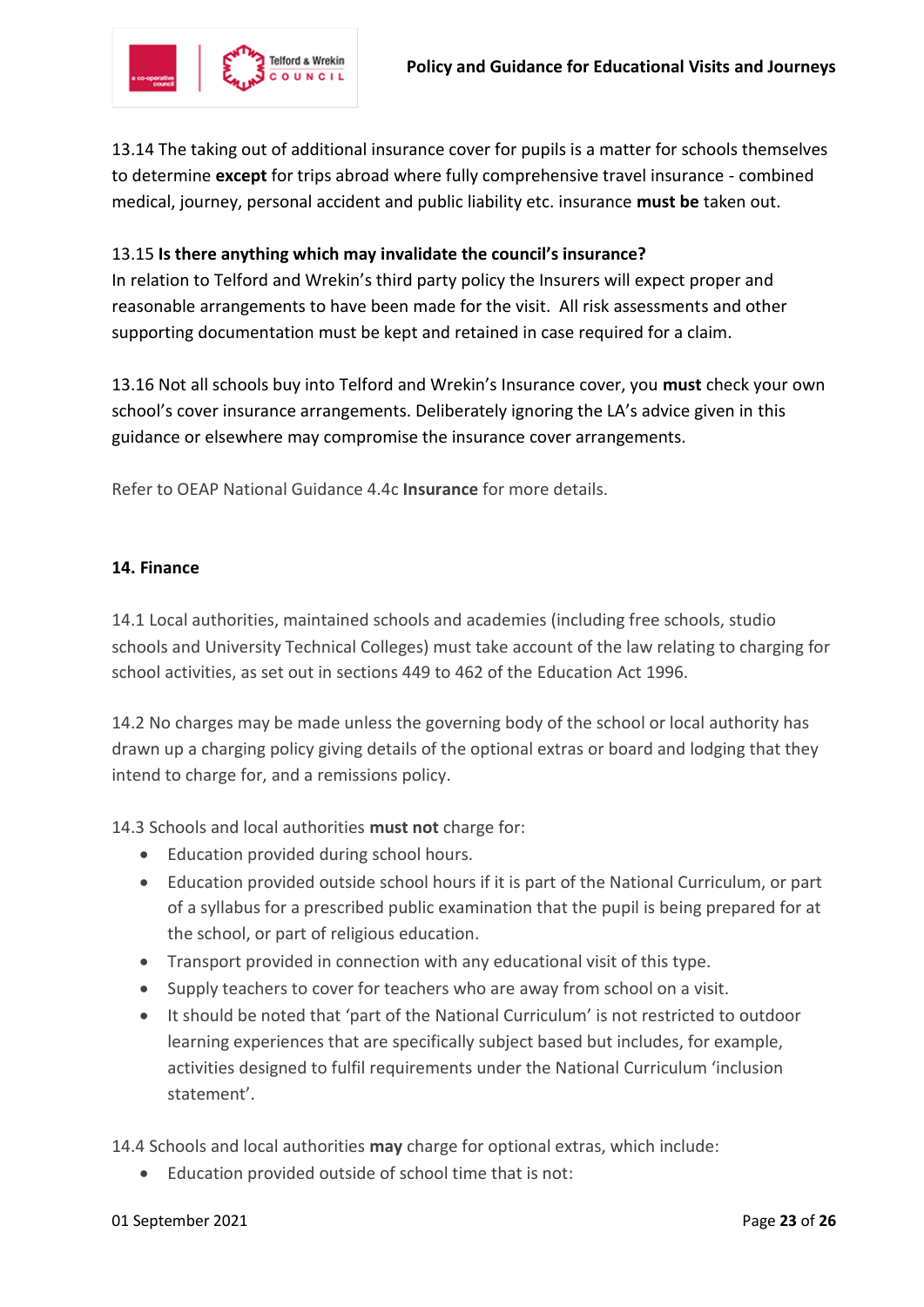

- o Part of the National Curriculum.
- o Part of a syllabus for a prescribed public examination that the pupil is being prepared for at the school.
- o Part of religious education.
- Board and lodging for a pupil on a residential visit, except to parents in receipt of certain benefits (broadly equivalent to those that qualify children for Free School Meals).
- Extended day services offered to pupils (e.g. activity clubs).

14.5 The Visit Leader should ensure that parents have early written information about the costs of the visit, how much will come from school funds and how much each parent will be charged or asked to contribute. Parents should be given enough time to prepare financially for the visit. It will be useful to break the costs down into subheads such as travel, hostel/accommodation, meals etc. This is essential for residential visits in term time to show clearly the elements for which a charge may be made against those for which a voluntary contribution only may be sought.

14.6 The Headteacher/Manager should ensure that banking arrangements are in place to separate the visit's receipts from other school funds and from private accounts.

14.7 The Headteacher/Manager or party leader should reach a pre-agreement with parents on whether any funds left surplus after the visit will be returned to the parents concerned or retained by the school to be used for another visit(s).

14.8 The Headteacher should obtain the parents' agreement to meet the costs of an optional extra visit before the visit is planned in detail. Charging parents for an optional extra visit must not include an element of subsidy in respect of other pupils whose families do not meet the full charge.

14.9 Government guidance on charging for school activities is available at the following website. This includes details of the benefits which exempt parents from being charged for board and lodging[:https://www.gov.uk/government/publications/charging-for-school-activities](https://www.gov.uk/government/publications/charging-for-school-activities)

Please refer to OEAP National Guidance 3.2c **[Charging for School Activities](https://oeapng.info/downloads/download-info/3-2c-charges-for-off-site-activity/)**

# **15. Key staff Contact details**

**Jo Barnett** Outdoor Education Adviser (OEAP Accredited) Telford and Wrekin Council Darby House 6th Floor Wing C, Lawn Central, Telford, TF3 4JA

01 September 2021 Page **24** of **26**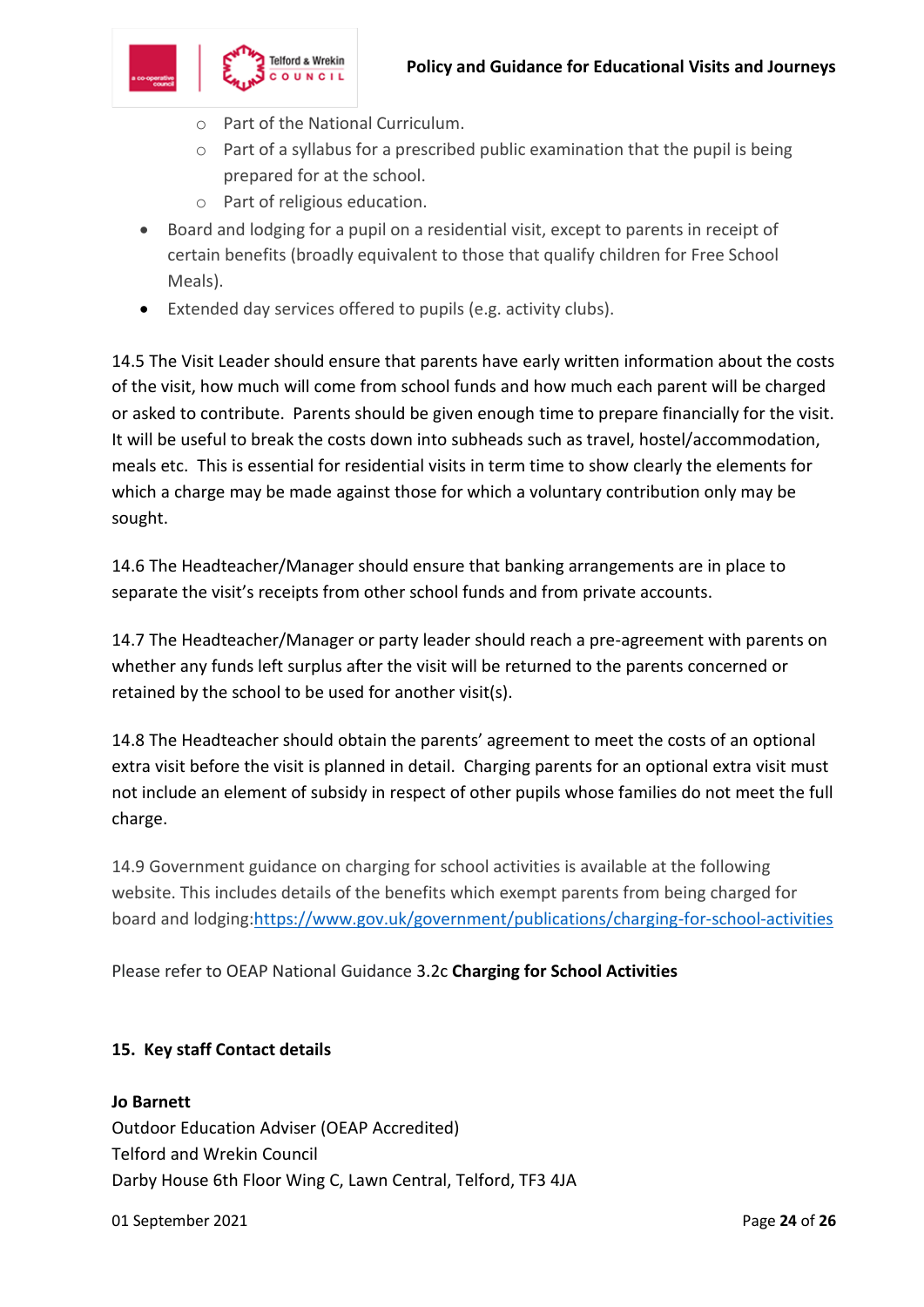

Tel: 01952 382057 Mobile: 07973716547 Email: [jo.barnett@telford.gov.uk](mailto:jo.barnett@telford.gov.uk) or [EdVisits@telford.gov.uk](mailto:EdVisits@telford.gov.uk)

#### **Alan Boyd**

Resilience Manager Telford & Wrekin Council Addenbrooke House, 2<sup>nd</sup> Floor, Ironmasters Way, Telford, TF3 4NT Tel: 01952 381932 Mobile: 07528 979338 Email: [alan.boyd@telford.gov.uk](mailto:alan.boyd@telford.gov.uk)

#### **Donna Irish**

Internal Health and Safety Advisor Telford and Wrekin Council Addenbrooke House 2nd Floor, Ironmasters Way, Telford, TF3 4NT Tel: 01952 381817 Email: [donna.irish@telford.gov.uk](mailto:donna.irish@telford.gov.uk) or [HealthSafetyAdmin@telford.gov.uk](mailto:HealthSafetyAdmin@telford.gov.uk)

#### **Angela Meakin**

E Visits System Administrator Telford and Wrekin Council Arthog Outreach, Short Wood Centre, Limekiln Lane, Wellington, Telford, TF1 2JA Tel: 01952 387378 Email: **[angela.meakin@telford.gov.uk](mailto:angela.meakin@telford.gov.uk) or [EdVisits@telford.gov.uk](mailto:EdVisits@telford.gov.uk)**

# **Paul Meakin**

Senior Insurance Officer Telford and Wrekin Council Darby House 5th Floor Wing A, Lawn Central, Telford, TF3 4JA Tel: 01952 381817 Email: [paul.meakin@telford.gov.uk](mailto:paul.meakin@telford.gov.uk) or Insuranceservices@telford.gov.uk

#### **Monica Floristean**

Corporate Communications Telford and Wrekin Council Addenbrooke House 1st Floor, Ironmasters Way, Telford, TF3 4NT Tel 01952 380344 Email: [monica.floristean@telford.gov.uk](mailto:monica.floristean@telford.gov.uk) or CorporateCommunications@telford.gov.uk